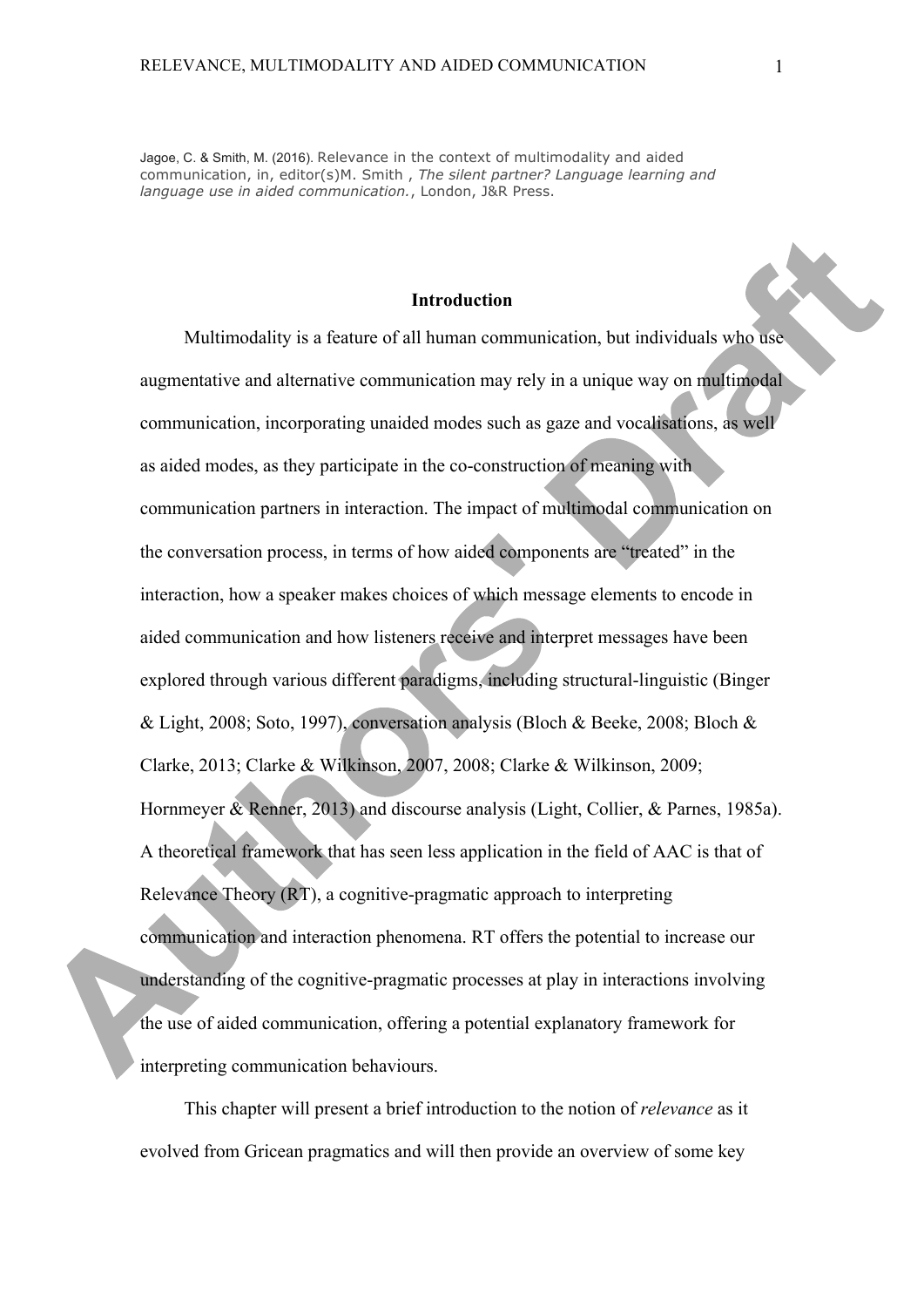concepts in Relevance Theory, before applying specific features of the theory to data involving the use of aided communication in interactions between a child, a teacher and a researcher.

## **The Roots of Relevance: Gricean Pragmatics and Aided Communication**

The role and importance of relevance in communication has long been recognised. In his classic analysis of discourse, Grice (1975) proposed that a fundamental organisation principle supporting successful conversations was the *Co-Operative Principle*: "Make your conversational contribution such as is required, at the stage at which it occurs, by the accepted purpose or direction of the talk exchange in which you are engaged" (p. 45). From this fundamental principle flow four categories of maxims or rules governing conversations: quantity, quality, relation and manner. The maxim of quantity presumes that a speaker's contribution provides sufficient but not excessive information for a communication partner, given the context (*make your contribution as informative as is required*). Quality refers to a speaker's efforts to make a contribution a truthful one. Manner relates to the clarity of an utterance, encompassing sub-maxims such as avoiding obscurity and ambiguity of expression, and being orderly and brief. The maxim of relation is formulated succinctly: be relevant. The terseness of the formulation of the maxim belies the complexity of the notion of relevance, and of the processes that allow speakers to negotiate shifts in relevance in the course of a talk exchange. However, a fundamental tenet of the cooperative principle is that interactants should assume that a contribution is intended as relevant by the speaker and so should be interpreted in that light. While Grice's maxims are not prescriptive, if the overt meaning of a sentence does not seem consistent with the maxims, and yet the circumstances suggest that a speaker is complying with the cooperative principle, a communication partner typically seeks to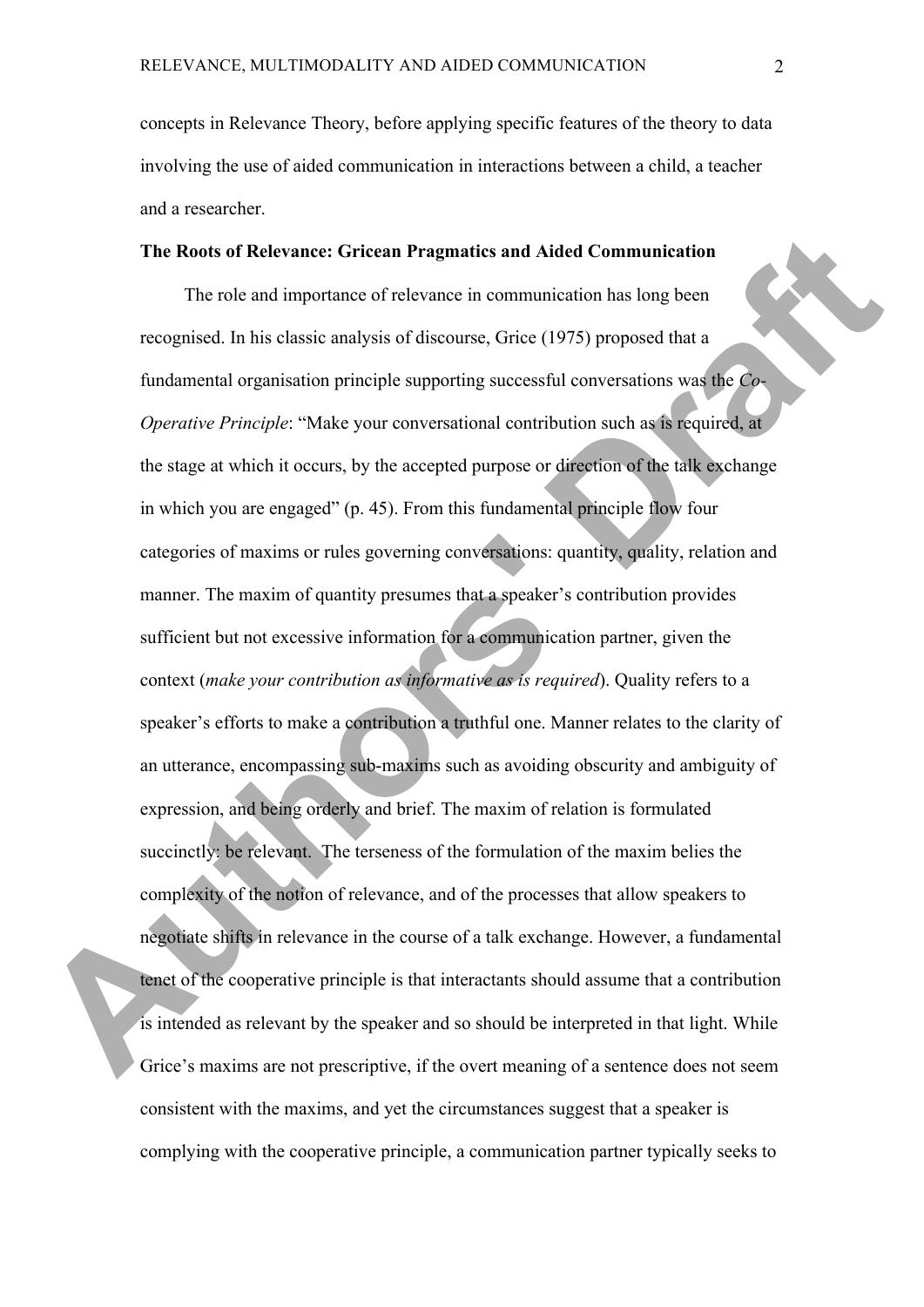discover what the speaker might mean in that context. A key question supporting this search for alternative meanings could be framed in terms of relevance: *given what I know, how could this contribution be relevant to what has gone before and therefore what interpretation is available and potentially appropriate*? This search for a relevant meaning offers a framework for explaining how it is possible for an interaction partner to interpret "it's ten o'clock*"* as an adequate response to an invitation to a cup of coffee.

As pointed out by Bedrosian, Hoag and McCoy (2003), individuals who use aided communication frequently face situations where it is extremely difficult for them to comply with the above conventions of orderly, structured conversation behaviours. Many of these difficulties arise from the necessarily slow rate of aided communication, as well as vocabulary constraints that mean that both ambiguity and obscurity may be unavoidable. In a series of studies, (Bedrosian, Hoag, & McCoy, 2003; Hoag, Bedrosian, McCoy, & Johnson, 2004, 2008; McCoy, Bedrosian, Hoag, & Johnson, 2007), Bedrosian and colleagues explored the impact of competing pressures in relation to three of Grice's maxims (quantity, relation and manner) on the attitudes of observers towards individuals using voice output devices. Participants in these studies observed scripted events where actors used a voice output device to interact with service personnel in a bookstore, a movie theatre and a hair salon. The scripts were constructed to simulate situations where the contribution provided using aided communication was manipulated, to mirror a range of possible situations: a pre-stored context-relevant utterance (i.e., complying with the maxims of both manner and relation); a pre-stored partially relevant utterance (rapid but violating the maxim of relevance); a pre-stored utterance that was edited within the interaction causing a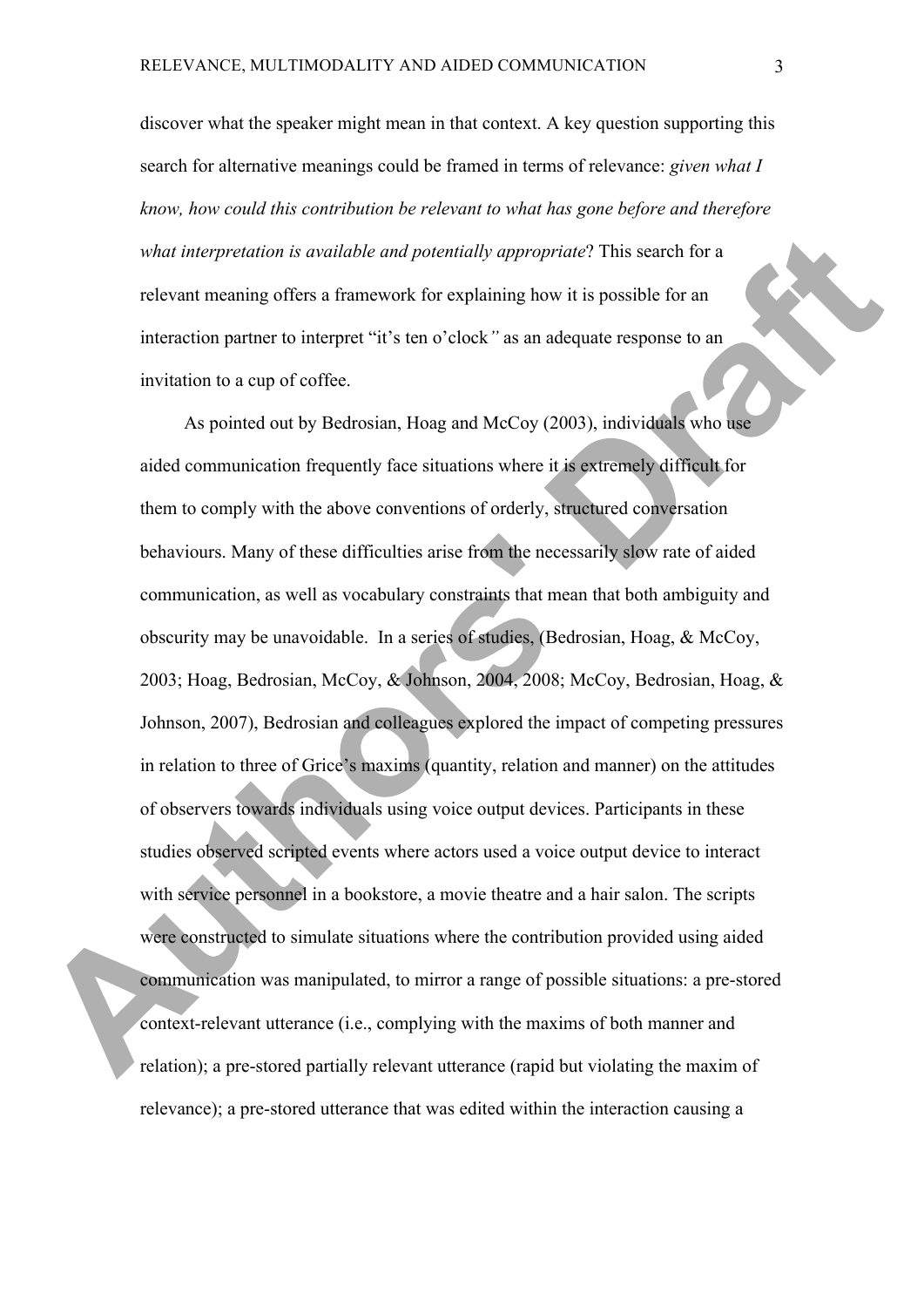delay, (i.e., relevant but slow, violating the maxim of manner); a pre-stored utterance that contained repetitions (relevant, but violating the maxim of quantity).

Not surprisingly, observers consistently rated interactions that combined relevance and speed more favourably than other interactions, although floor-holding contributions that alerted listeners that there might be a long delay in generating the next contribution ("*I am going to communicate a message but need a bit of time*"), enhanced observers' tolerance of slow communication. However, scripts that involved some violation of the principle of relevance were consistently rated least favourably of all the scenarios. Together, this series of studies suggests that for naïve communication partners at least, messages that are delivered slowly, but that are clearly relevant are perceived more favourably than messages that are delivered quickly, but where the relevance is hard to determine. Additionally, it seems that violation of the maxim of manner (i.e., through slow rate) can be ameliorated or attenuated through the use of a floor-holder.

While the work of Bedrosian and her colleagues has yielded important insights into the judgments made by observers about the relative impact of message relevance and speed of delivery on the success of an interaction, this work does not explore how participants in an interaction negotiate the complex landscape of relevance against a backdrop of limited resources for disambiguating contributions in aided communication. Faced with vocabulary limitations, children and adults using aided communication must often deal with a situation where the vocabulary they need to express a specific communicative intent is either not available to them, or cannot be located. In such a situation they often must select what could be described as a 'least bad – most relevant' match between an internal lexical representation and an external lexical option, while their interaction partner must often also struggle to determine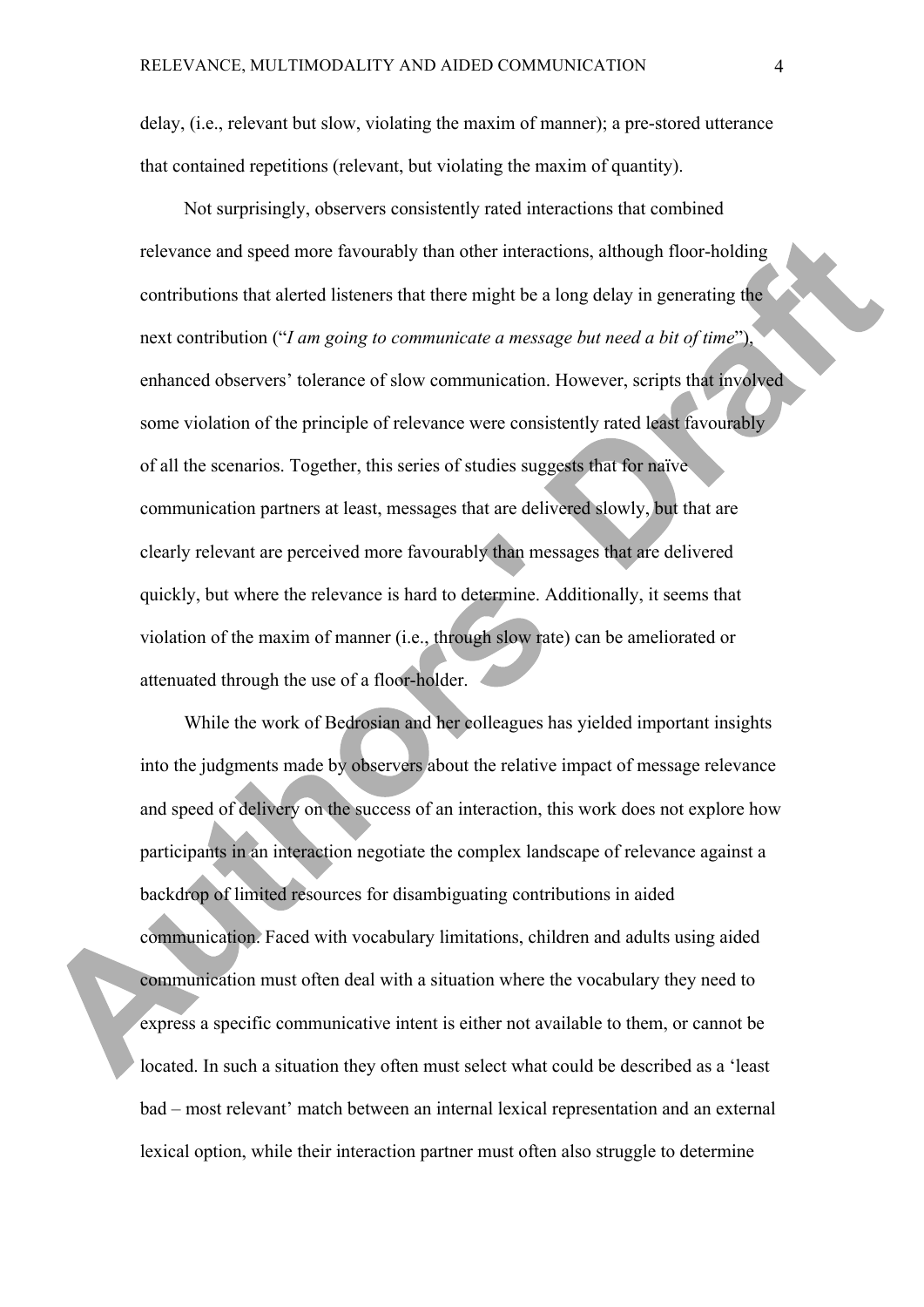how an apparently tangential contribution could be interpreted as relevant to the context of the specific conversation. The rest of this chapter explores some of the principles of relevance and the struggles implicit in wrestling with the conundrum of *being relevant,* when the requisite resources are not easily available.

#### **Relevance Theory: An Overview**

Although RT has its roots in Grice's (1967) co-operative principle, it differs from Gricean pragmatic theory in fundamental respects. The most significant departure is in relation to the maxims proposed by Grice. RT sees *Relevance* as superseding all of these maxims (Sperber & Wilson, 1986/1995). The claims of Relevance Theory are embedded within claims about the nature of human cognition (Carston, 2002) and the notion of relevance is defined very specifically. Relevance is seen as a property of human cognition, allowing us to attend to stimuli that are "worthwhile". In other words, rather than expending cognitive effort on inputs that are not worth processing, human cognition is aimed at processing information that is potentially pertinent and will "benefit" the person involved. In RT terms, such benefits are called cognitive effects, in recognition that a stimulus is only relevant if it results in some "worthwhile difference to the individual's representation of the world" (Wilson & Sperber, 2004, p. 608). Relevance, therefore, is a property of two variables – the cognitive effects of the input, balanced against the processing costs to achieve that cognitive effect (Sperber & Wilson, 1986/1995) – in other words, a balance between effect and effort (van der Henst, Carles & Sperber, 2002).

Any input to the cognitive processes of an individual is potentially relevant and inputs can be either external (such as perceptual stimuli) or internal (such as assumptions or the output of inference, imagination, stimulus processing) (Sperber & Wilson, 1986/1995). An input (such a natural speech utterance, voice output from a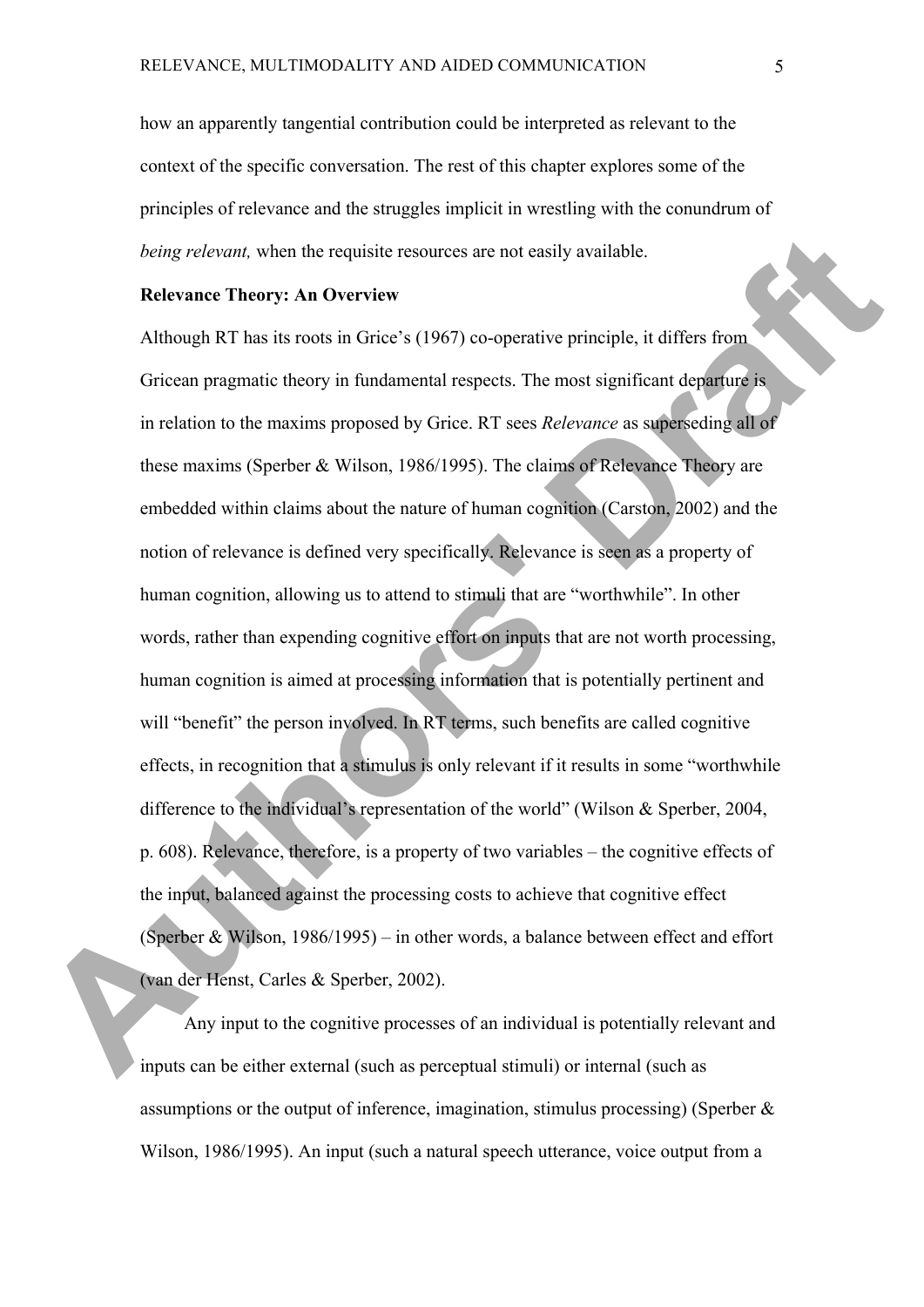communication device or a physical point to a graphic symbol) is processed in the context of assumptions already held by the individual; the effect will be to allow the individual to "update" their representation of the world. When an interaction involves the use of aided communication, these principles, seen as universal by RT, still apply. However, the nature of the aided communication contributes another element of "inputs" that are potentially relevant. For example, in selecting an item from a device using symbols and orthographic representations, the listener has available the speech output of the device (equivalent to the fleeting auditory input in a spoken utterance), the symbol itself and the written word. While we can assume that in most cases the meaning of these different modes overlap, and hence all contribute to the relevance of the utterance, that aligning of relevance may not always apply.

Assuming that cognitive processes are geared to maximising relevance, communicative utterances that demand the hearer's attention (are "ostensive" in RT terms) create an inherent expectation of relevance (Carston, 1997). The hearer is entitled to assume that the speaker produced the utterance for a reason; indeed, in attracting the hearer's attention the speaker provides this tacit guarantee of relevance (Sperber & Wilson, 1986/1995). However, it would not be feasible for communicators to consistently produce utterances with the lowest possible processing costs and highest possible cognitive effects. The hearer is therefore entitled to expect that the speaker has produced the most relevant utterance that they are *willing* and *capable* of producing at that time and in that context, in other words, an utterance of optimal rather than maximal relevance (Sperber & Wilson, 1986/1995). It is this presumption of optimal relevance which guides both how communicators produce utterances and the process which hearers undertake in interpreting these communicative events.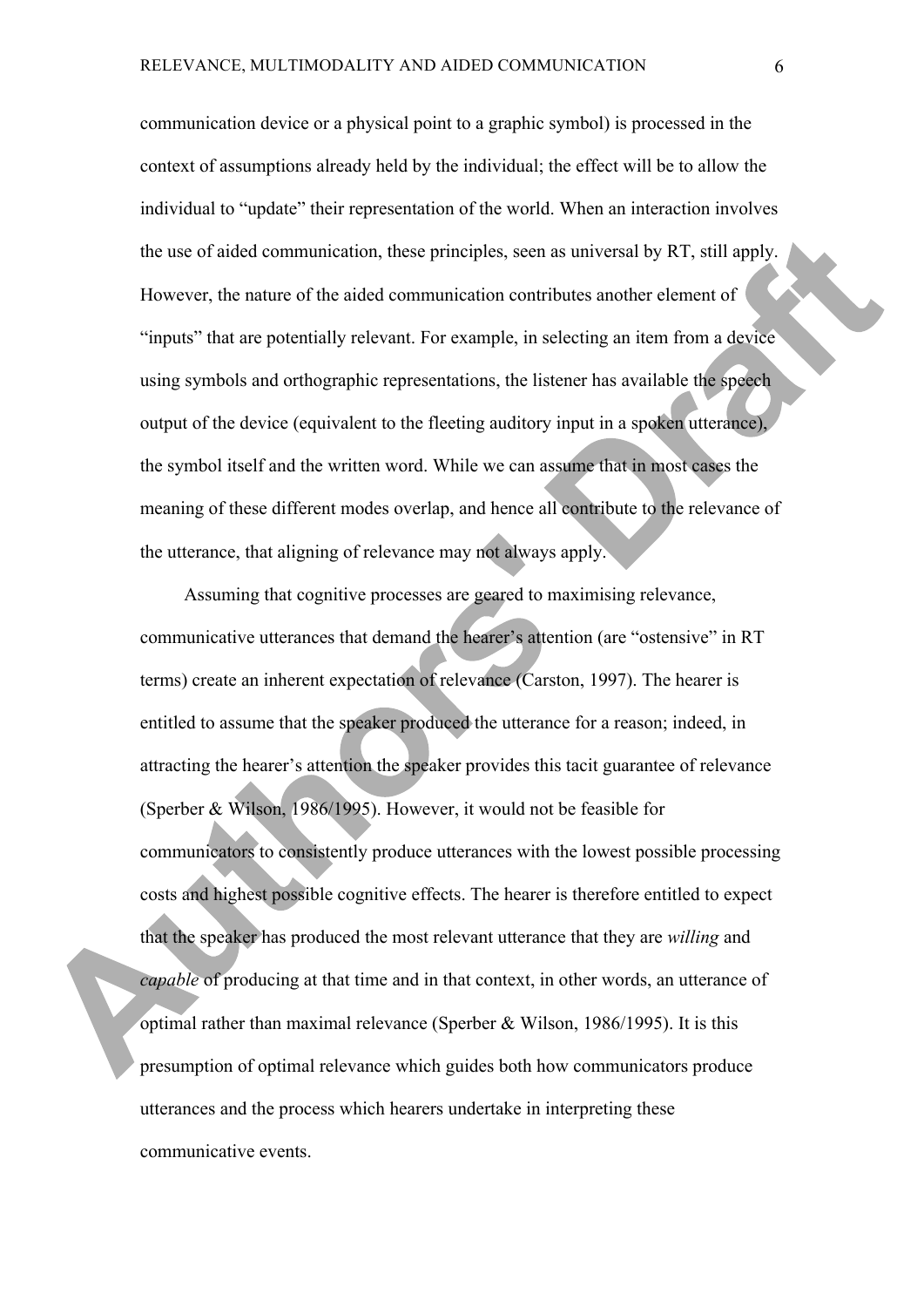This cognitive drive for relevance has far-reaching implications for explaining how communication occurs. A hearer is entitled to exploit the expectation of optimal relevance, in guiding their interpretation of an utterance, "follow[ing] a path of least effort in computing cognitive effects" (Wilson, 2000, p. 420). However, expectations of optimal relevance have implications, not only for the hearer of an utterance, but also for the speaker. As stated by Carston (2006) "It also follows from this [RT] view of communication that a speaker/writer should formulate her utterance […] in such a way that her intended meaning can be grasped with a minimal expenditure of effort by her audience" (p. 3). In formulating utterances therefore, speakers are engaged in inferring what information is both worthwhile for their listener and easy to process (van der Henst, Carles & Sperber, 2002).

### **Utterance Construction by Aided Speakers and Expectations of Relevance**

Based on their inferences about potential cognitive effects and processing demands, all speakers make choices about what elements of a message to encode to maximise the possibility that a specific hearer, in a specific context will derive the intended inferences, and arrive at the target interpretation of an utterance. Decisions about which elements to encode are arguably far more complex in the context of aided communication. One important decision is about which message elements to encode using the aided modality and which elements may be more effectively or more efficiently encoded in unaided modes. Unaided modes of communication have been reported to dominate in many interactions where aided modes are potentially available (Clarke & Wilkinson, 2007; Falkman, Sandberg, & Hjelmquist, 2002; Light, Collier, & Parnes, 1985). Adults who use aided communication have reported that they rely more frequently on unaided modes of communication (McCall, Marková, Murphy, Moodie, & Collins, 1997; Smith & Connolly, 2008) and that a decision to encode a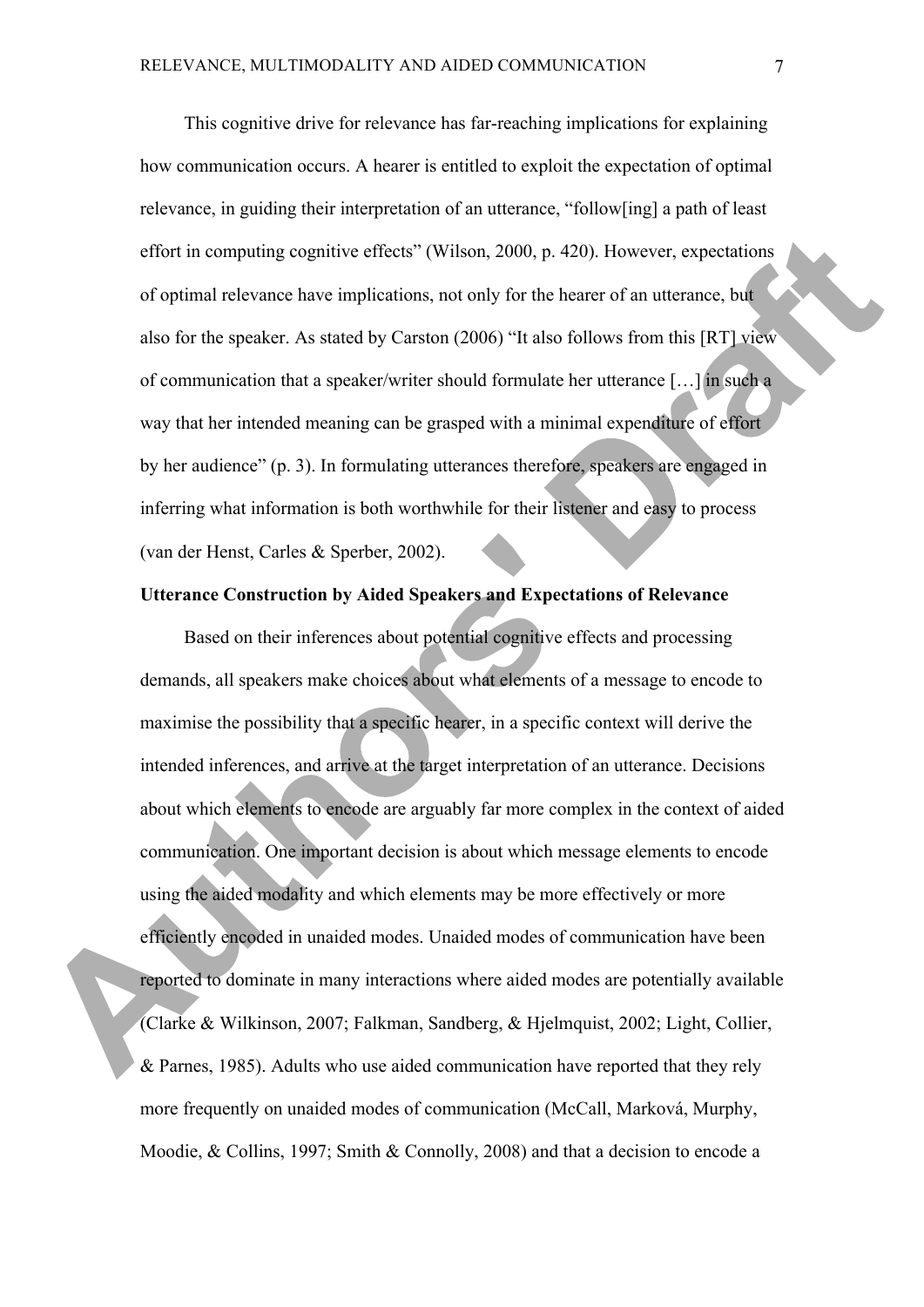message using an aided modality is influenced at least as much by consideration of who they are talking with, as what they are talking about (Smith  $&$  Connolly, 2008). It might seem intuitively sensible to encode simple affirmative agreement messages using head nods, vocalisation or facial expression, rather than selecting "*yes"* or *"no"* on a communication board or a speech output device, especially if such a selection involves both physical effort and time delay. However, strategic use of aided communication for such apparently unnecessary situations may enhance the illocutionary force of the agreement or disagreement (Hornmeyer & Renner, 2013).

Having decided on an element or aspect of a message to encode in aided communication, a second layer of decision-making involves how best to capture that element with the available resources. While spoken language represents one representational system (phonemes and morphemes), most aided communication systems offer multiple representation options. For example, communication boards frequently display a range of picture symbols, photos, letters and words or phrases (e.g., Binger & Light, 2007). Graphic symbols themselves typically incorporate at least two layers of information: a pictorial icon and a text label. The relationship between the icon and the text label can vary greatly. The label may name the referent (e.g., cat), may refer to a feature of the pictured referent (e.g., elbow). It may refer to a context where the pictured element may occur (e.g., countryside), or it may refer to a phonological rather than semantic feature of the pictured element (e.g., a picture of knees together to represent need) Additionally, each person viewing the icon may infer additional meanings or interpretations, based on prior experience and specific experience with pictures (Stephenson, 2009).

As a child selects a graphic symbol, multiple potential layers of information are offered to the speaker. The question is, how do both interactants come to understand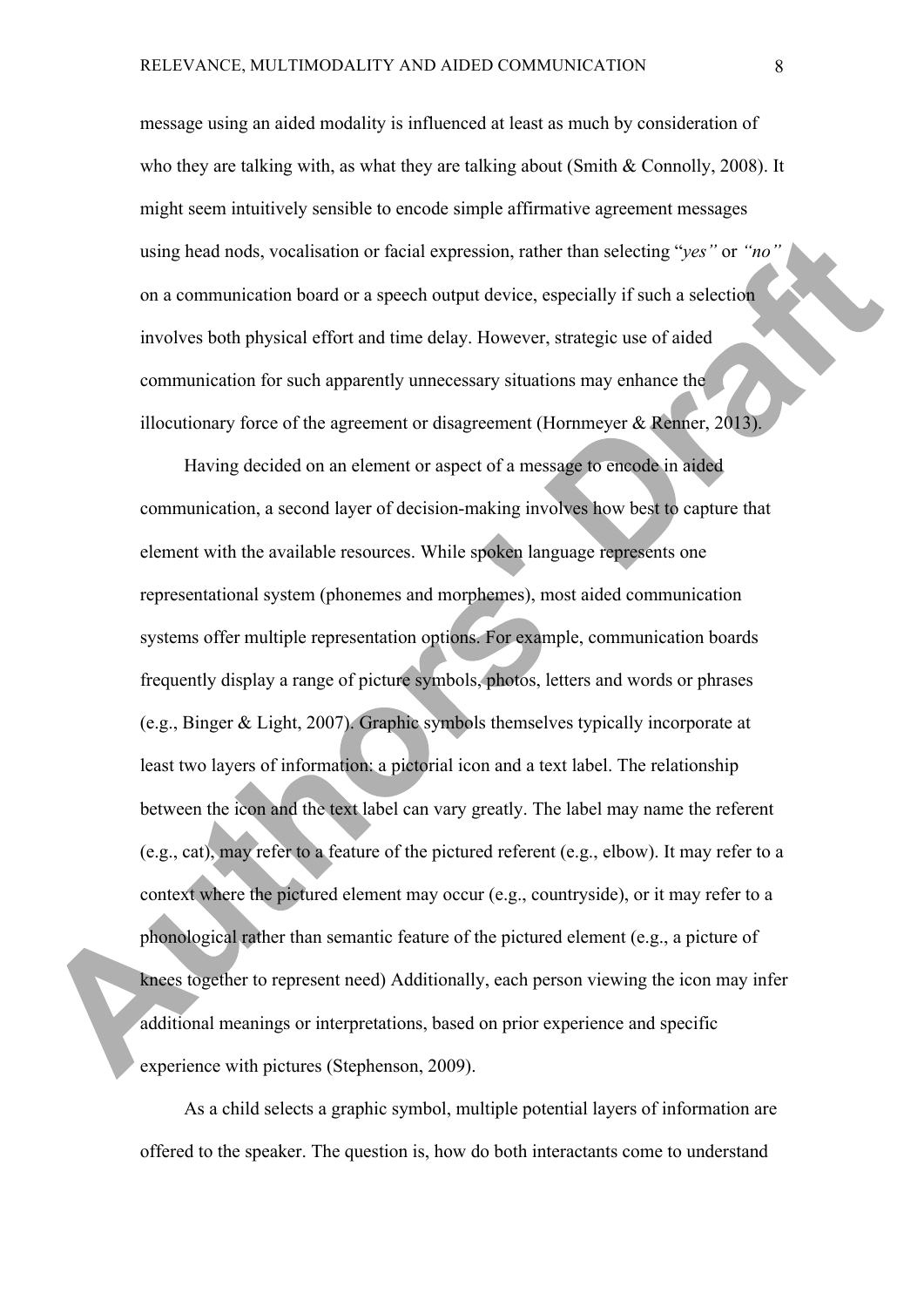which dimension of the selected symbol is the one the child intends the interaction partner to pay attention to? If graphic symbols are displayed on a speech output device, another layer of complexity comes into play. Speech output devices offer the option of programming a range of different kinds of messages linked to a symbol. For example, a page may contain a cell with a line drawing of a partly-filled glass, and a text label *drink.* When selected, the speech output may match the verbal label (*"drink"*). Alternatively the speech output may be the name of a specific drink (e.g., *"lemonade"*) or a longer stored phrase *("My favourite drink is milk"*). A child using the device may select a symbol, focused on the icon, (i.e., *DRINK*), thereby generating a spoken message that bears only a tangential relationship with his or her communicative intention. For example, Light (1997, p. 165) recounts how Tim, a child sitting at dinner, vocalized to get his mother's attention, then looked at his dinner, looked back at his mother and then selected a single symbol that contained a linedrawing of a dog and the written label *dog* on his speech output device. The message generated by the device was a pre-programmed phrase *"My dog's name is Skippy".* As Light recounts, after numerous attempts, Tim's mother eventually determined that Tim intended her to attend to the orthographic label *dog* rather than the pre-stored speech message and that he was trying to tell her to give his dinner to the dog, because he didn't like it.

Even a text-based communication board typically offers a combination of single, frequently used words, short phrases and letters. Prospective speakers may have to make a strategic choice between spelling out a specific message, with associated time considerations, or selecting an available whole word or short phrase that may offer a less-than-perfect but acceptable match to the intended message. For example, if Peter wishes to persuade a busy nursing assistant to open his window, he may choose to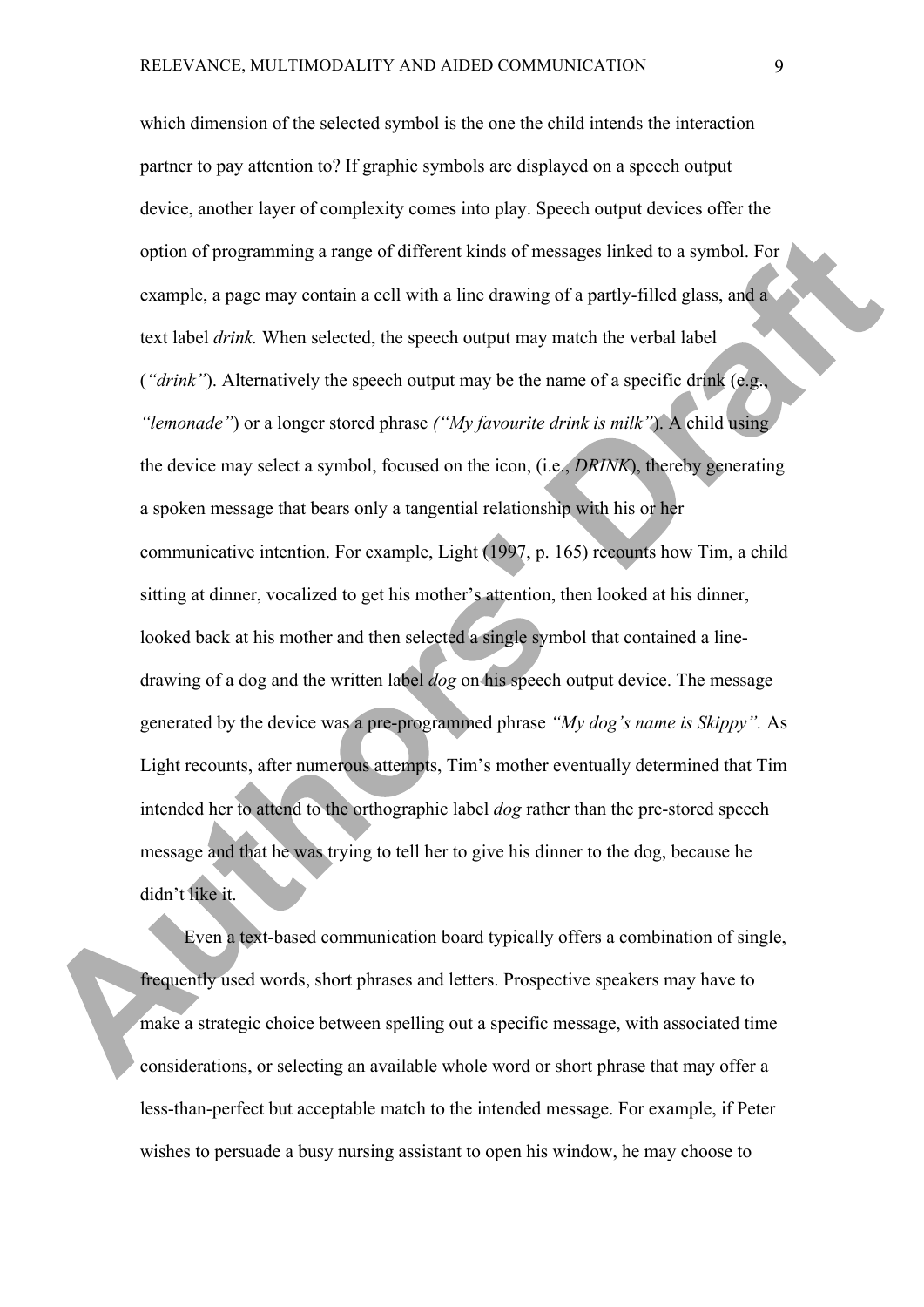spell out "I-s t-h-e-r-e a-n-y c-h-a-n-c-e y-o-u c-o-u-l-d o-p-e-n t-h-e w-i-n-d-o-w f-o-r m-e?" (thereby meeting his desire to be persuasively polite, but risking losing the nursing assistant's attention). Alternatively, he may select an available phrase I'm too hot*,* which may be more quickly expressed, but has a potential mismatch with his desired tone, as well as being potentially more ambiguous (Should the assistant remove a blanket? Open the door? Turn down the heating?)

All these choices occur within the context of considerations of efficiency in item or utterance selection, as speakers using aided communication must navigate through their available options, in order to produce the utterance that best matches their communicative intent and in a way that is likely to be interpretable by a communication partner. How these complex decisions, affecting both participants in interactions involving aided communication, manifest within conversations is of interest from a pragmatic perspective and may have implications for interventions with those using AAC and their conversational partners.

## **Relevance, Modality and Aided Communication**

### **Relevance and Modality Choices: Considerations for the Aided Speaker**

In the extract below (Extract  $10.1^{BAC}$ ), Noel aged eight years is describing a picture to a teacher, who has worked with him over several years and who is very familiar with his communication. The teacher is sitting beside Noel and cannot see the picture he is describing (a bald man combing his hair with a toothbrush, see Figure 10.1). Noel is using a voice output device, with a dynamic display. He uses two switches to access the device, one a head-switch and the other a switch mounted on his tray, which he activates using his fist. Noel finds physically accessing his device challenging, and his rate of aided communication is slow. He uses directed scanning,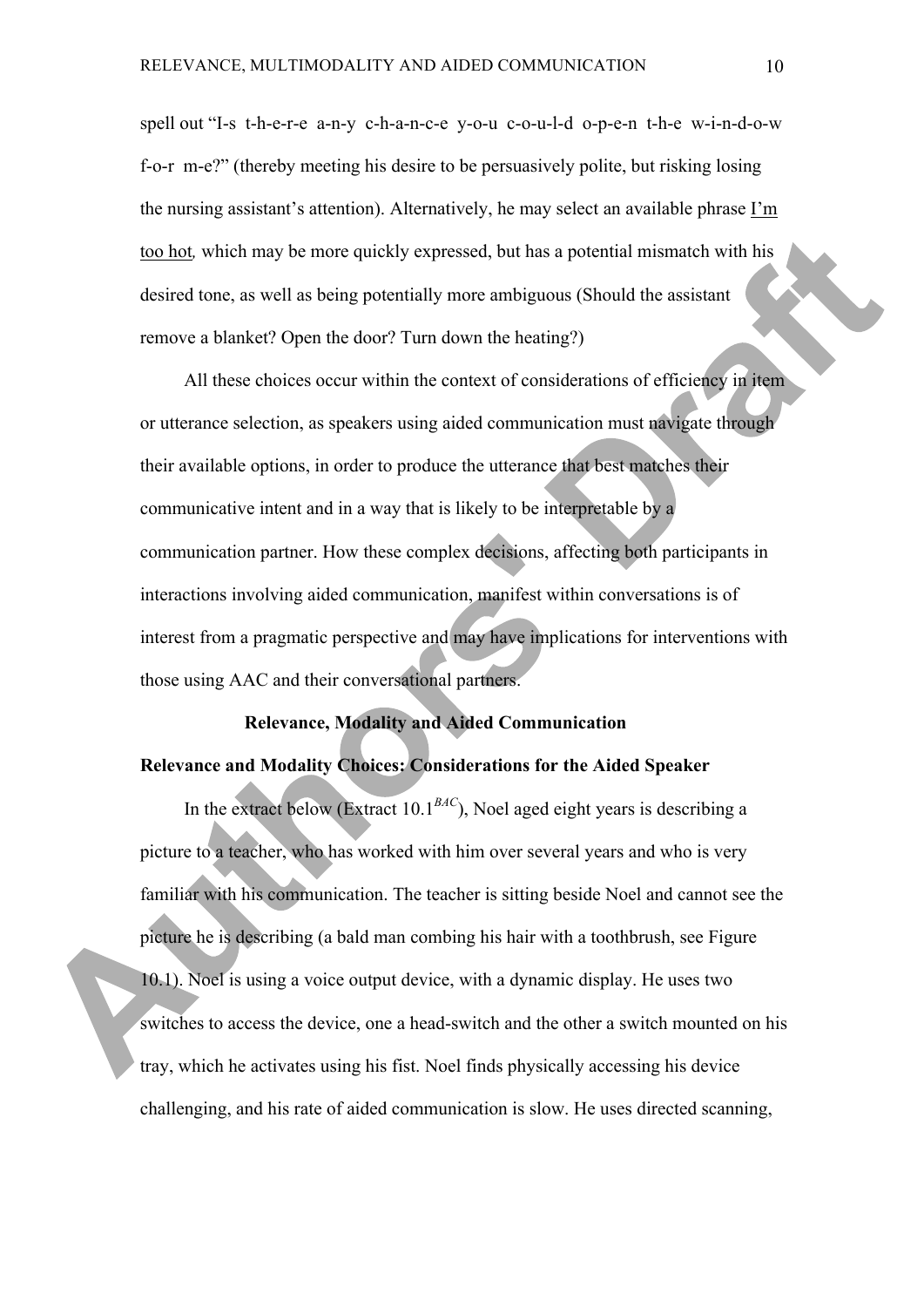his head switch moving the highlighter across a row or block of cells and then using a switch on his tray with his fist to select a specific cell.

### INSERT FIGURES 10.1 AND EXTRACT 10.1 ABOUT HERE

The interaction in Extract 10.1 *BAC* unfolds over a period of almost seven minutes. Throughout the interaction, the teacher can see Noel's display, and his attempts to find and select symbols. As Noel's device is set up with vocabulary organised in hierarchical branching pages, many top-layer pages contain folders that themselves open into lexical sets. Therefore Noel often must make several selections before finally accessing the specific symbol he wishes to select and send to the message bar. Given his increasing literacy skills, Noel has several pages that contain written words only, and others that contain a combination of graphic symbols and written words. He also has a choice as to whether he activates the synthetic speech output as he selects each symbol, or whether he only generates the spoken output once all elements have been sent to the message bar<sup>1</sup>.

Decisions about what elements to encode linguistically in this interaction are complex. The picture Noel is describing represents an unlikely scenario (a bald man brushing his hair with a toothbrush). The unpredictable nature of the scenario makes it likely that it will be effortful for the listener to process, as it will involve potentially setting aside assumptions that the listener might reasonably make (e.g., that a toothbrush is for brushing teeth). However, there is also a lot of other detail in the picture that Noel could choose to describe, such as the age or physical appearance of the man, his clothes, what he is holding. His challenge is to determine what the most

 <sup>1</sup> In the extract of aided communication, following the conventions of von Tetzchner and Basil (2011), natural speech is presented in italic font, while synthetic speech is in italic font within parentheses. Graphic symbols are presented in upper case italic font, and written words are underlined. The left-hand column sets out the interaction as it unfolds. In the right-hand column, detail is provided about the operational construction of aided communication output. A superscript  $F$  beside a symbol label indicates that selecting this symbol opens a pop-up folder containing additional vocabulary.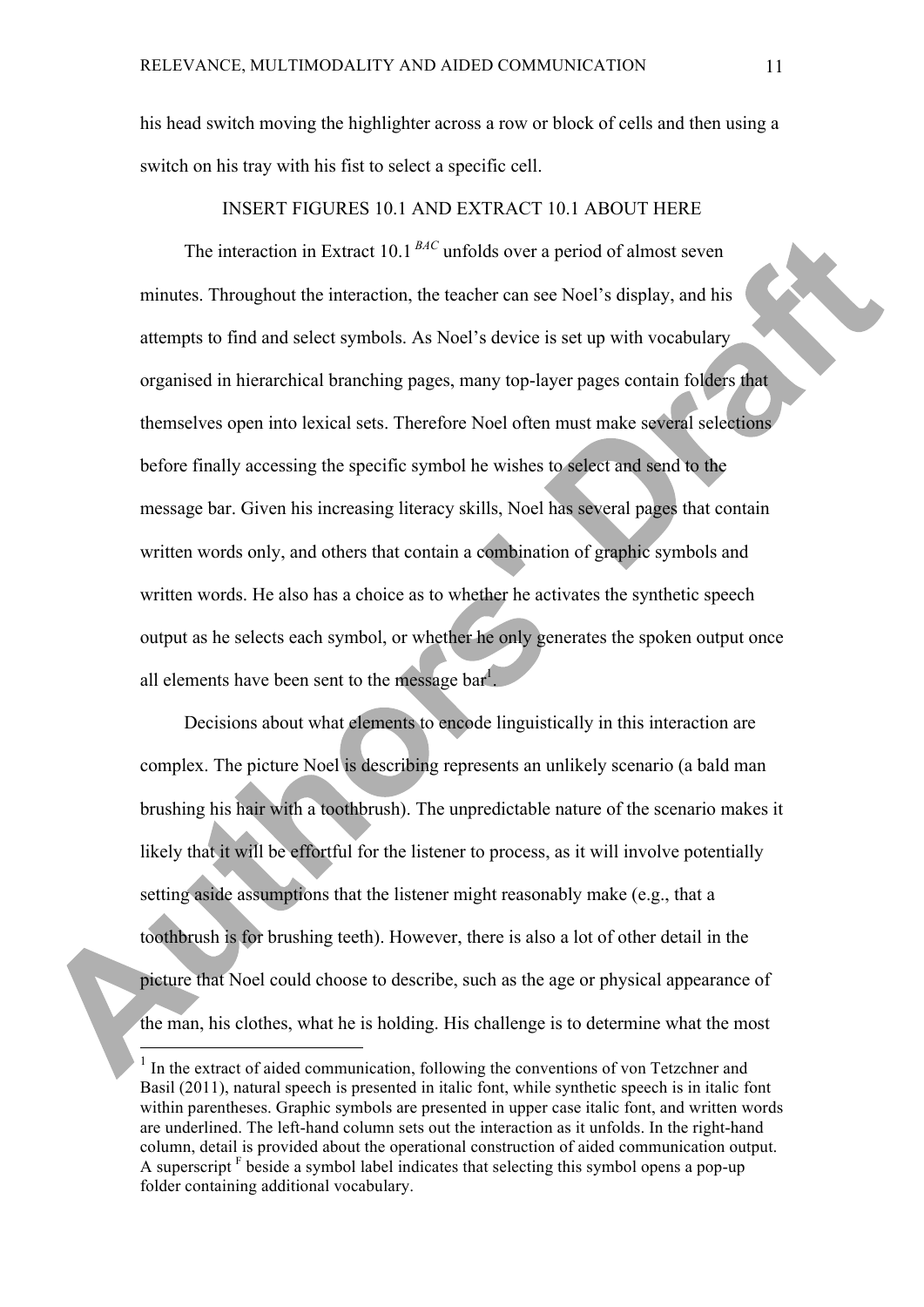salient element of the picture should be and then from his aided communication system, determine selections based on the key components required to communicate the message, as would be expected by his communication partner. He has decisions to make about modality, the processing effort required by the hearer and, in addition, message efficiency.

Noel first navigates through two folders to establish the actor in the picture, *"granddad"* (line 4). Prompted to provide more information on what granddad is doing, he searches his *THINGS* folder, then closes it and opens a folder of *DESCRIBING WORDS.* After a long pause as he looks at the page, he selects the symbol *BEFORE*, sends it to the message bar, but does not activate the speech output (line 13). There is a strong visual similarity between the visual icon representing *BEFORE*, (an older man with messy hair and a brush with which to comb it) and the picture that Noel is trying to describe. The teacher appears confused, and the researcher steps in, interpreting the lack of speech output as indicating that the intended message is related to the symbol selected, but that the symbol is not to be interpreted literally. Of course, the researcher has the advantage of having seen the picture to be described, and so is able to establish the relevance of the selected item, inferring that it is the visual dimension of the symbol rather than the orthographic label that is optimally relevant. Noel's next selection of *CD* raises further confusion. Again, he selects this symbol, but does not initially activate speech output. Once he has activated the speech output, he rejects this selection. He returns to his *DESCRIBING WORDS* folder and after hovering for some time over *OLD* he selects *PRETTY* (line 27) and repeats his selection of *BEFORE* (line 31), once again without activating speech output*.*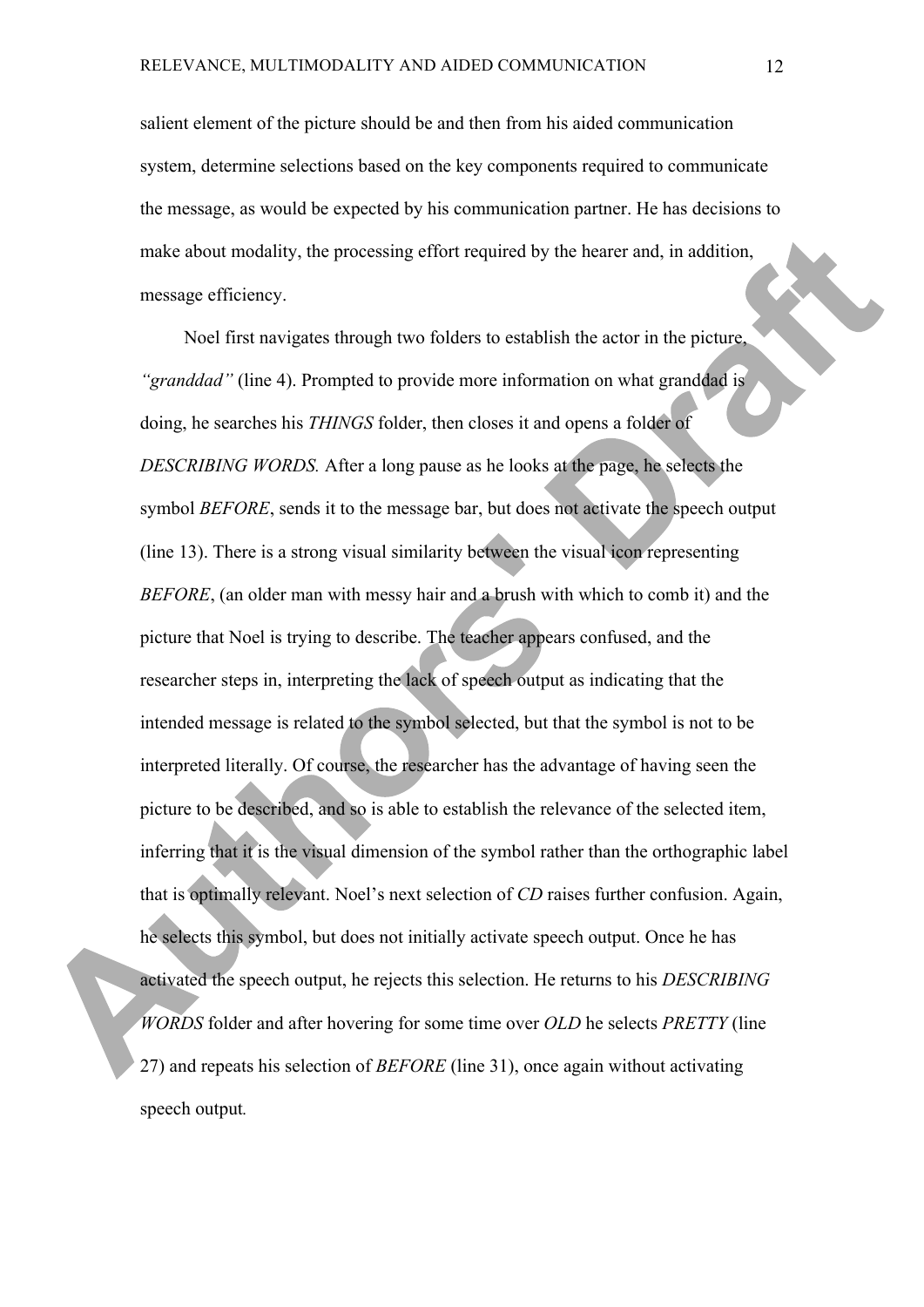The choice to encode the concept of brushing hair in this way is not only transparent but also creative when one has access to the context – the picture to be described. It appears that Noel has used *BEFORE* for the icon dimension of symbol (representing hair that needs brushing), rather than for the orthographic label. Noel does not activate the speech output for this item, treating it differently to other lexical items in the interaction. This decision is itself potentially significant in terms of signalling relevance, plausibly reflecting a decision to foreground the icon and minimise the linguistic label. In selecting this item, Noel is aware that the communication partner has visual access to his selection (in other words, that the teacher can see both the icon represented and its written label). In RT terms the item is mutually manifest; both parties are able to perceive the stimulus. Noel's choice of item appears to provide the potential for a hearer to infer the concepts of old man, messy hair, made pretty and (assuming the inferential process progresses as anticipated), Noel could introduce the concept toothbrush to complete the message. However, it quickly emerges through the sequence of meaning negotiation, that the relevance of the item *BEFORE* is not readily accessible to the communication partner, who prioritises the unspoken linguistic label over the symbol content (a process perhaps driven by her own considerations of relevance). Noel is clearly aware of this breakdown. Demonstrating further creativity in his attempt to create relevance for the hearer, he moves into his Irish language section of the device, where he can access vocabulary for body parts and produces "*gruaig*", (hair), along with "*fiacla*" (teeth).

Focusing on the cognitive processes undertaken in this sequence of aided communication, it is clear that Noel is aware of the hearer's needs, but has a complex balancing act of choices across modality (orthographic/linguistic label, graphic symbol, language) in the context of accessibility for the hearer. There is some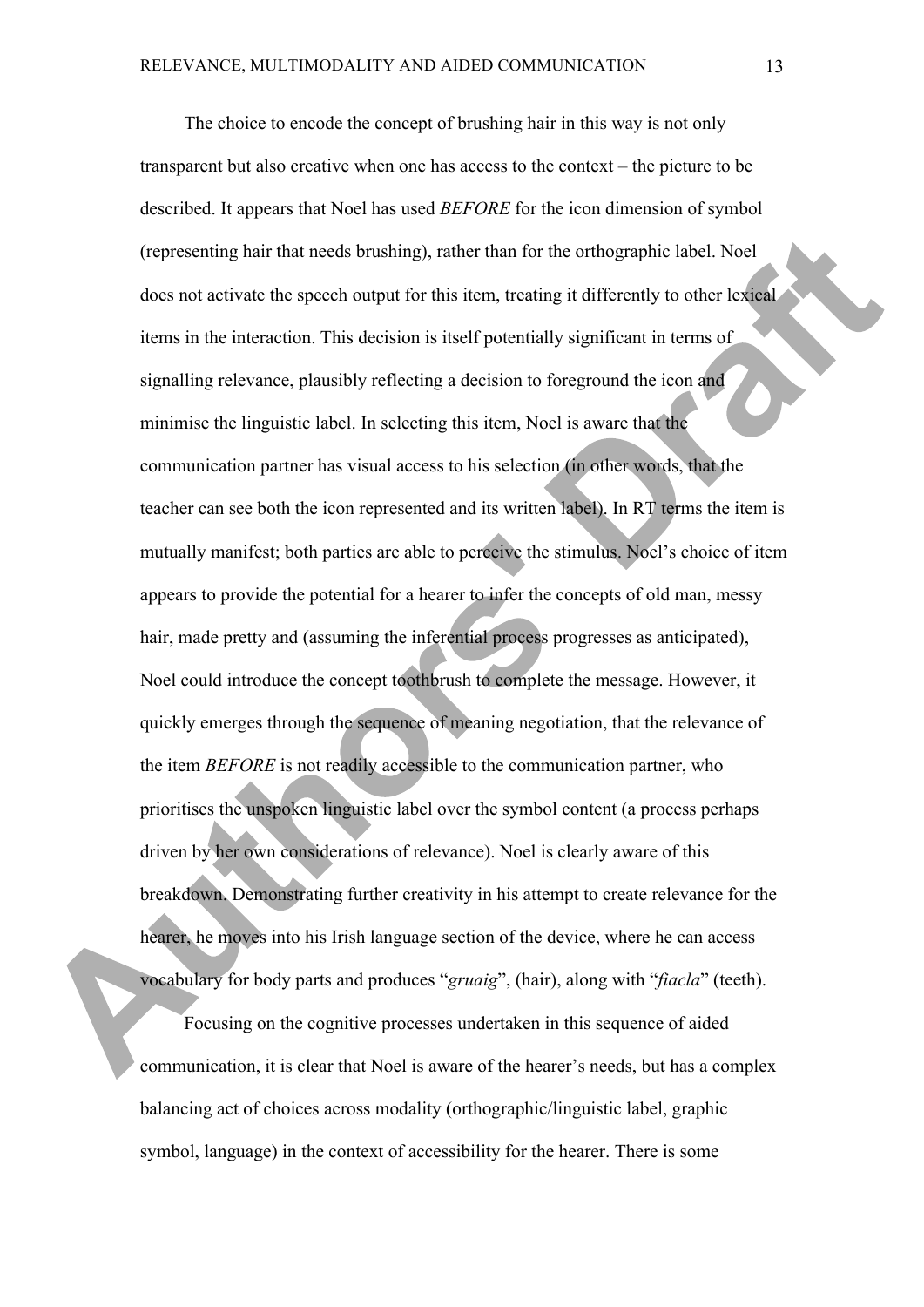evidence that speakers tend to act in such a way as to minimise the effort on the part of their hearers, even when there is extra processing cost to themselves: "they spontaneously adjust the level of accuracy of their utterances — up or down as the context requires — so as to optimise relevance" (van der Henst, Carles, & Sperber, 2002, p. 465). In choosing to capitalise on the visual dimension of the symbol associated with *BEFORE*, Noel makes a choice that involves greater effort for him (i.e., recalling that the symbol *BEFORE* includes a representation of messy hair, finding and navigating to the appropriate folder) but offers a potentially rich pictorial context to support message interpretation. His selection of this item involves 16 steps and approximately 48 seconds. In contrast, the selection he makes to repair the interaction through using his Irish vocabulary page, takes 9 selections and approximately 23 seconds. This contrast suggests that even within the complexity of this aided interaction, Noel is taking his hearer's expectations of relevance into account. Given his choices, the impact on the hearer will be considered next.

## **Relevance and Modality Choice: Challenges for the Hearer**

Relevance Theory acknowledges that speakers are not always able to formulate an utterance that represents the most efficient communication of their message, or they may change their message mid-utterance. Speakers may assume information to be relevant to a person when it is not, for example, pointing out information without realising that the hearer is already aware of the facts communicated (Sperber & Wilson, 1986/1995). Given the universality of the cognitive processes underlying communication, an RT approach suggests that speakers using aided communication can expect their hearers to engage in the same process of utterance interpretation, following the relevance theoretic process of "consider[ing] interpretations in order of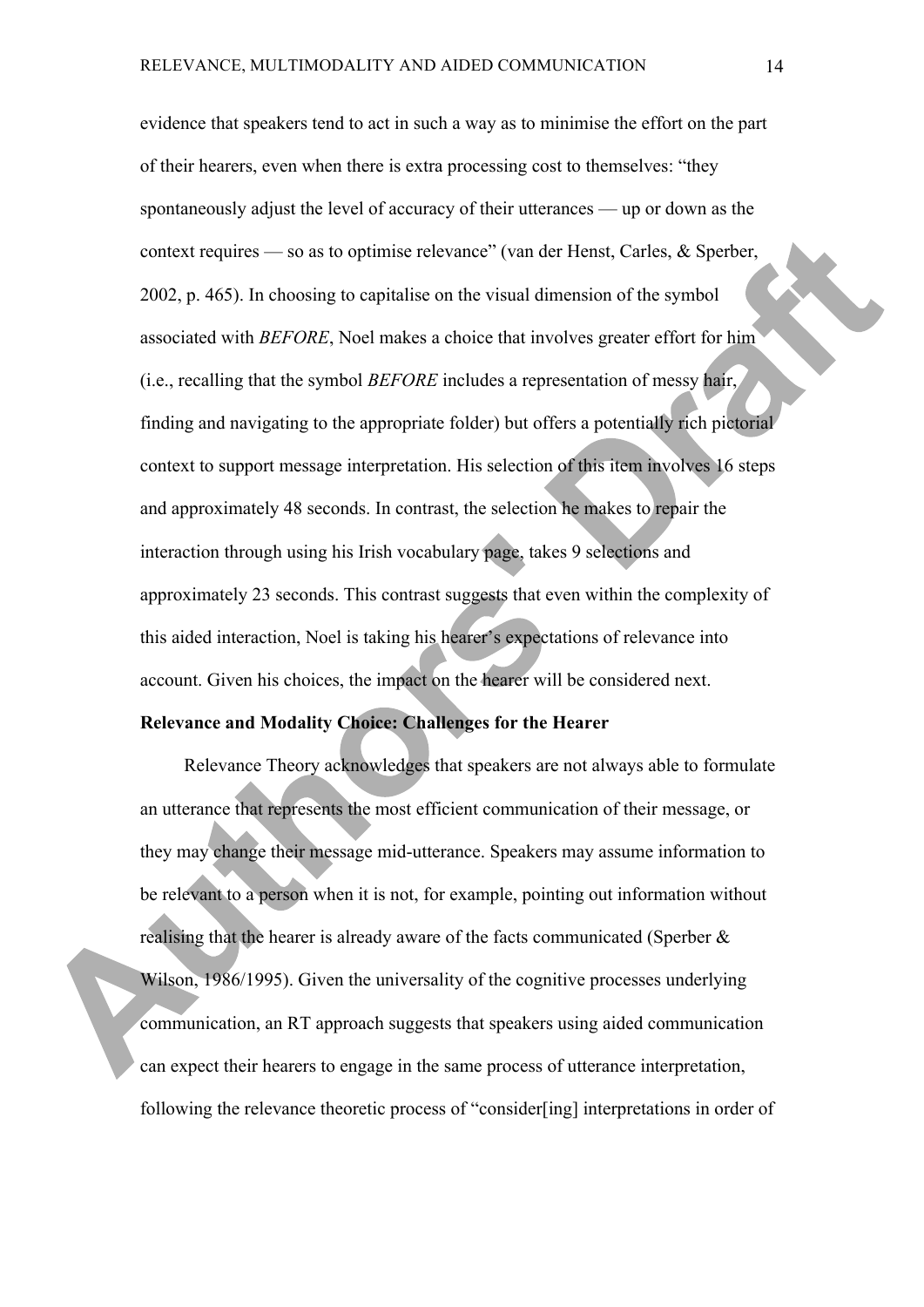accessibility [and] stop[ping] when your expectation of relevance is satisfied" (Wilson, 2000, p. 420).

While Noel adjusts his utterance to convey the key elements initially missed by his communication partner (lines 43-51), the question arises to why the utterance still fails to achieve relevance for the hearer? The key issue appears to be the partner's inability to move past the linguistic/orthographic label of *before*. It appears that the hearer remains stuck on what is arguably a literal interpretation of the utterance (or utterance component in the case of *BEFORE*), despite the fact that Noel treated this item differently to other selections, by avoiding activating the speech output.

RT argues that an utterance is a "piece of evidence about the speaker's meaning" (Wilson & Sperber, 2012, p.20), and therefore that the words in an utterance act to point the listener towards the intended meaning. It is on this basis that RT argues that speakers may choose to use approximations which may not be literally true, in order to satisfy the expectations of relevance. Interaction is arguably full of examples of "loose use", in which the hearer is expected to construct an *ad hoc* concept from a lexically encoded concept during utterance interpretation. Carston (2002) illustrates this notion of loose use of a concept with an example where someone introduces a friend to a new cat saying, *"Here's my new flatmate".* In this example, the concept *flatmate* must be broadened to include non-humans if the utterance is to be interpreted as intended. The question arises as to whether such processes of loose use can be followed by hearers, when an aided speaker uses a pictorial symbol in such a manner. Noel appears to expect his hearer to act in this manner – to interpret the item *BEFORE* in a loose sense, less constrained by the linguistic label, and embracing the pictorial content. Indeed, Noel provides his hearer with a cue that this is how he intends the item to be interpreted, through his lack of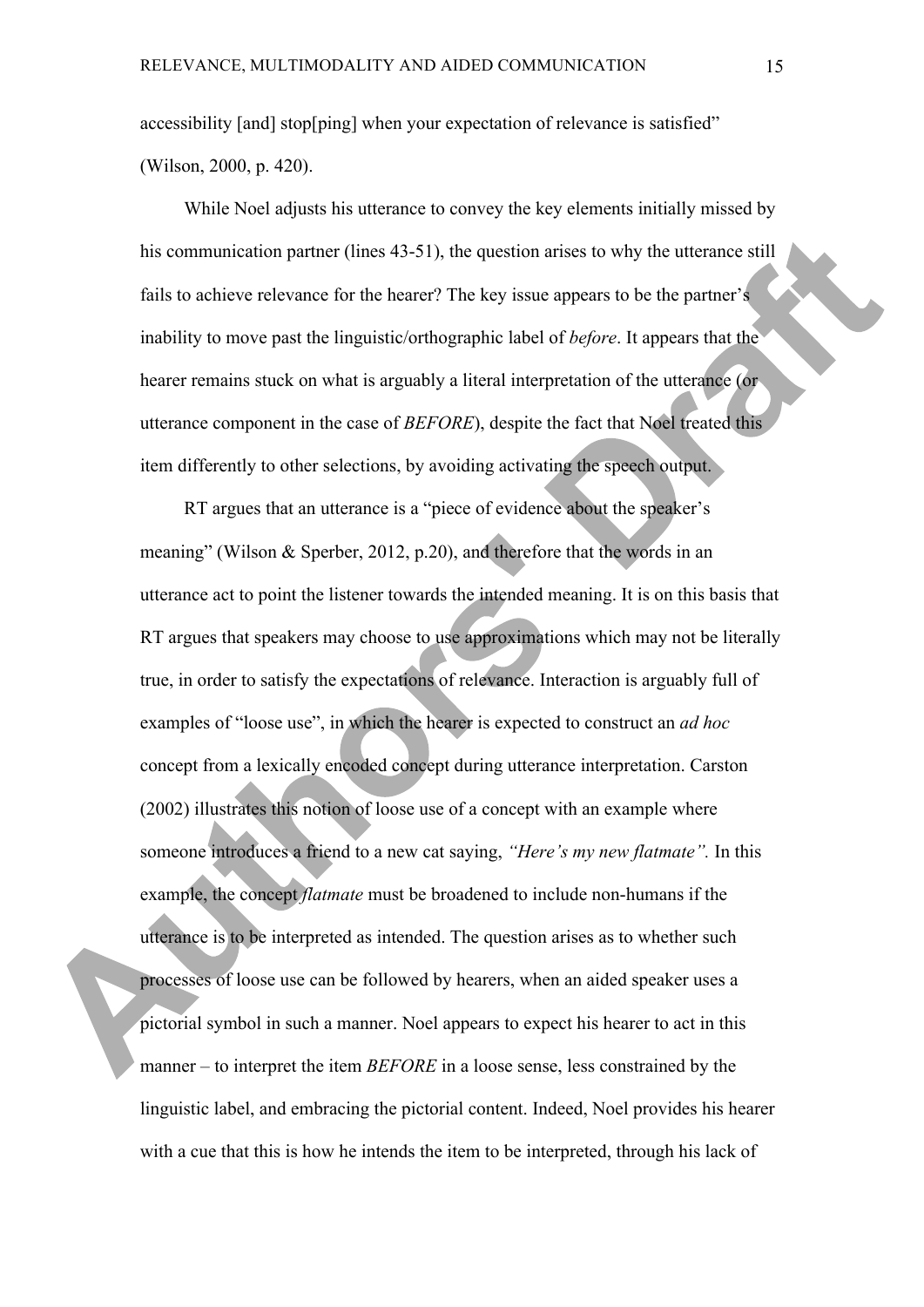voice output for the item (in both lines 13 and 31). It appears that the communication partner disregards the pictorial content of the message, perhaps considering symbols as primarily supporting the aided speaker (for example, in navigating the vocabulary items), rather than adding to the message itself. Within the interaction in Extract 10.2 at least, the lexical-orthographic dimension of the symbol seems to assume priority for the communication partner as she seeks a potentially relevant interpretation. Noel clearly anticipates his partner will engage in the inferential work implicit in concept broadening and when this doesn't happen, he takes steps to repair the conversation, thereby explicitly drawing attention to hair and teeth (lines 43-51).

A second extract (Extract 10.2*BAC*) demonstrates a similar situation in which the aided speaker (again Noel) appears to expect the hearer to interpret his utterance in a loose sense, directing her towards an intended meaning. A key source of ambiguity in this example is the use of pre-stored messages. As noted previously, there is some evidence that pre-stored messages containing content that is not transparently relevant may be particularly problematic for interaction partners (e.g., Bedrosian et al., 2003; Hoag et al., 2008).

Pre-stored messages are typically relevant for very specific situations, often including frequently used phrases or specific information, such as personal introductions or salient items of news. These messages may, however, also contain linguistic elements that are not available to the aided speaker in other forms, unless their literacy level allows them to use spelling. For example, it is plausible that an individual may have a very specific utterance such as, *"My grandmother lives in Paris"*, but not have *"Paris"* stored as an individual element. In this case, creative use of the pre-stored message may help in directing a hearer towards the intended concept. In this type of scenario, the interactant using aided communication arguably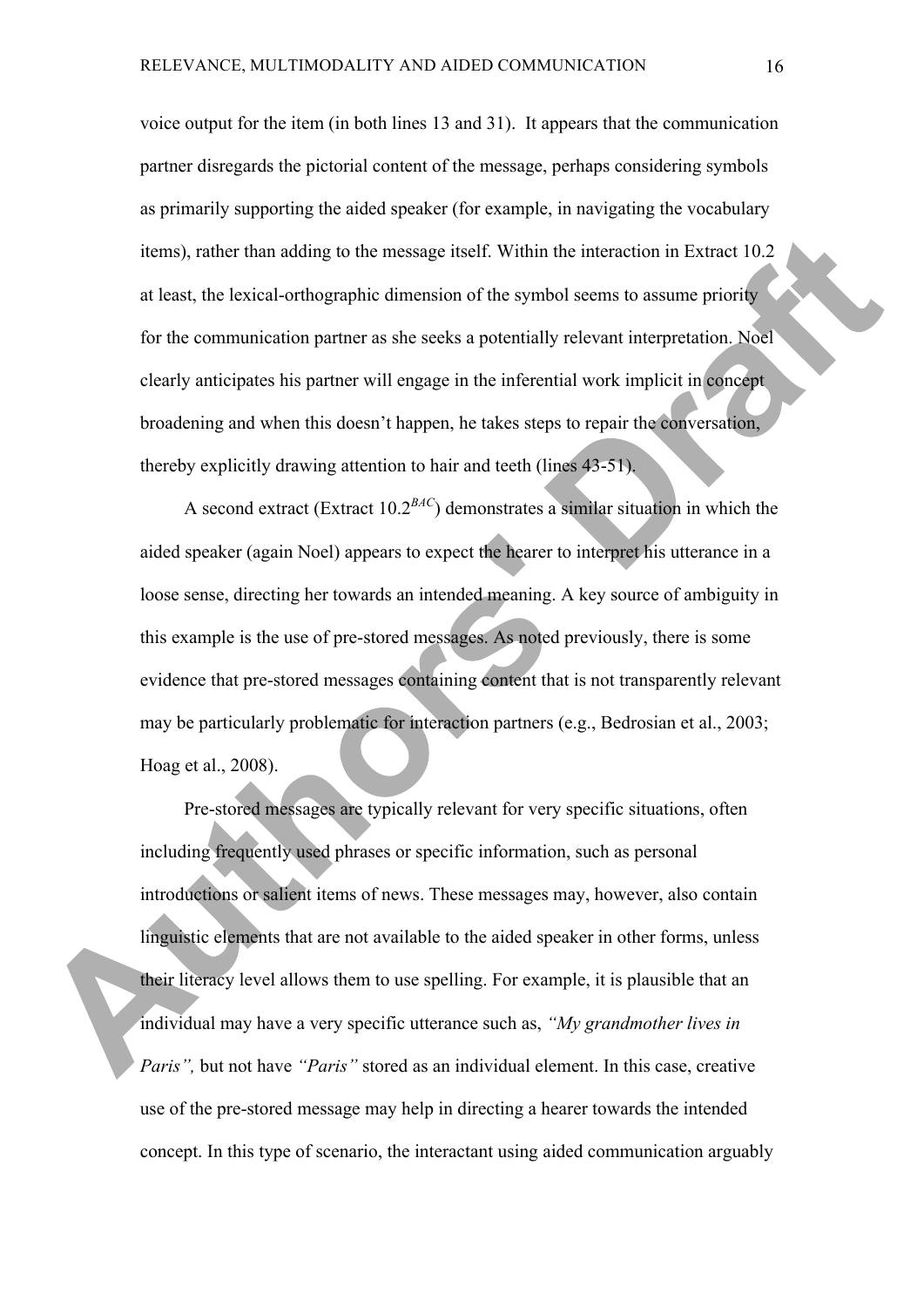expects his hearer to interpret the utterance very broadly – extending the interpretation from referring to a specific event to more loosely referring to one linguistic element.

As with all communication, the interpretation of the utterance is significantly context-bound. In other words, in the context in which the individual was asked, "what were you doing in France?" the use of the pre-stored message, *"My grandmother lives in Paris"* should, (and most likely would) be interpreted in its narrowest sense, that the speaker was visiting his grandmother, specifically in Paris. If the same utterance were used in response to a question "what did you think of the rugby match?" additional processing effort is likely to be required to define the potential scope of meaning that is relevant. The hearer is entitled to infer that the utterance has some meaning in the context, either related to the concept "grandmother" or to "Paris". The production of an utterance itself guarantees relevance but the utterance requires additional processing on the part of the hearer: it is not fully specified for the context of interpreting a description of an unseen picture. The outcome is that the hearer must engage in additional inferential work to link the utterance to that specific context. Relevance Theory suggests that the hearer who is engaging in this additional work, is likely to take a cautiously optimistic approach to the interpretation of the utterance, considering "what interpretation the speaker might have thought [...] was relevant enough" (Wilson, 2000, p.421).

In the example that follows Noel has viewed a video where a child driving a powered wheelchair has completed a circle and Noel is describing the video to his teacher, who was not present when the video was viewed. He selects three pre-stored messages, none of which are fully relevant, but each of which contain partially relevant information. An alternative option might be for him to attempt to spell out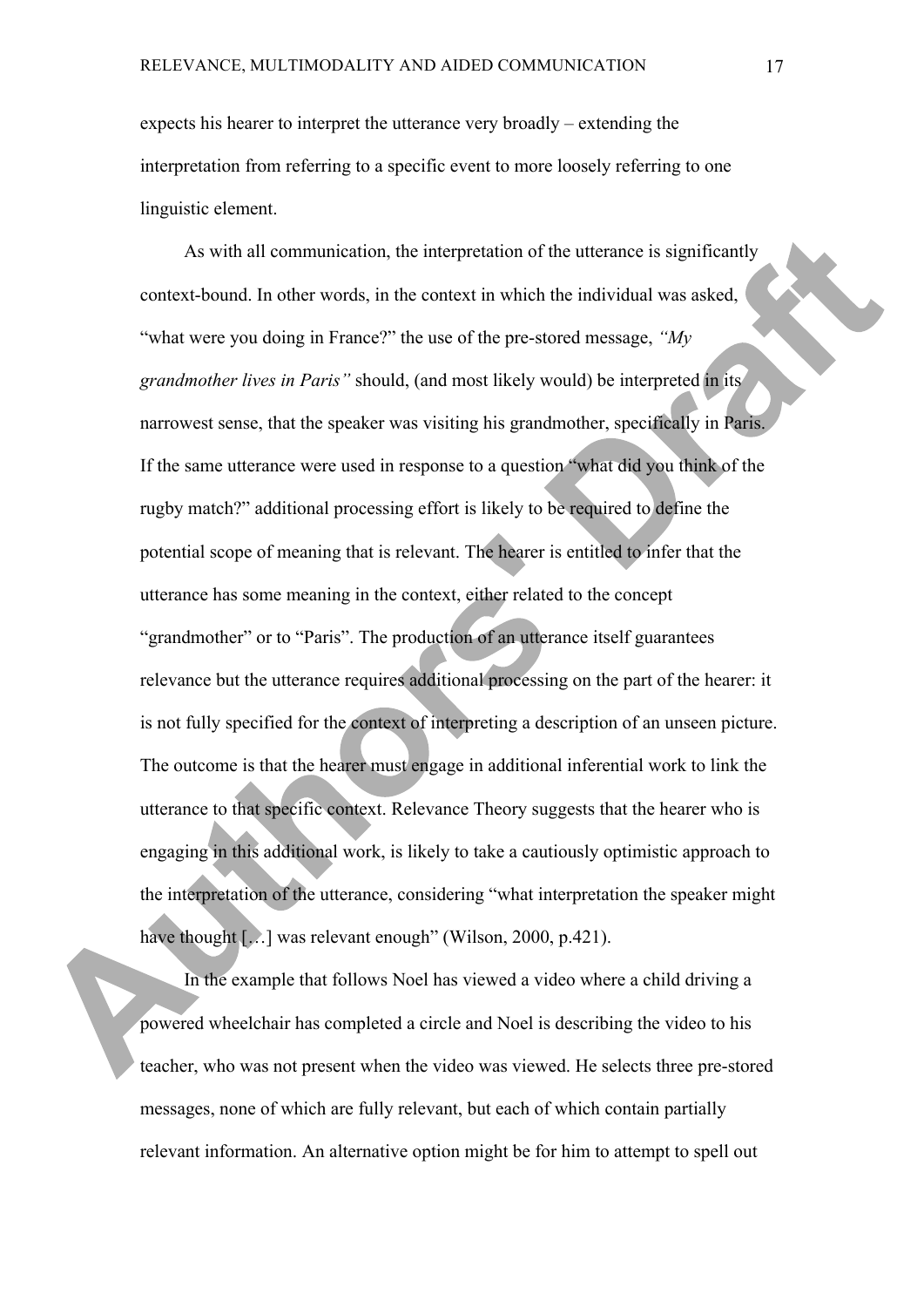the target message, but it is not clear that he has the necessary literacy skills for this strategy. There may also be physical considerations in relation to spelling, given his very slow and effortful access. Using a pre-stored message may in Grice's terms, meet the demands of manner, but at the cost of the maxim of relation (i.e., relevance).

# INSERT EXTRACT 10.2*BAC* ABOUT HERE

In this extract, Noel needs to communicate the concept "powerchair", as well as communicate an action of turning around in a circle. His hearer is aware that the purpose of this communication exchange is to describe a video clip. In this instance, without access to the stand-alone concept "powerchair" Noel is arguably justified in selecting a pre-stored message containing the relevant word *"powerchair"* and expecting his hearer to draw the inference that the video was about a powerchair. Noel's use of the pre-stored messages, similar to the example cited earlier from Light (1997), shows a high degree of creativity and efficiency. With knowledge of the content of the video, his rationale for selecting the pre-stored message seems clear. However, his listener does not interpret the utterances in the manner intended and, in this case, Noel does not attempt a repair. Again the hearer prioritises the "literal" linguistic content, despite her clear uncertainty that this is indeed the intended message (evident from her questioning in lines 5, 9 and 16).

Noel accepts the hearer's slightly inaccurate interpretation (that the video was of him moving left and right in the chair), perhaps because he has decided that the repair is too complex. Alternatively he may feel that the hearer's interpretation of the video, (that a child is moving in a powerchair), is sufficiently close to satisfy expectations of relevance, particularly if he was tiring of the activity. The implications of an inaccuracy (who was in the powerchair and the precise type of movement that was made) may not seem sufficiently consequential to warrant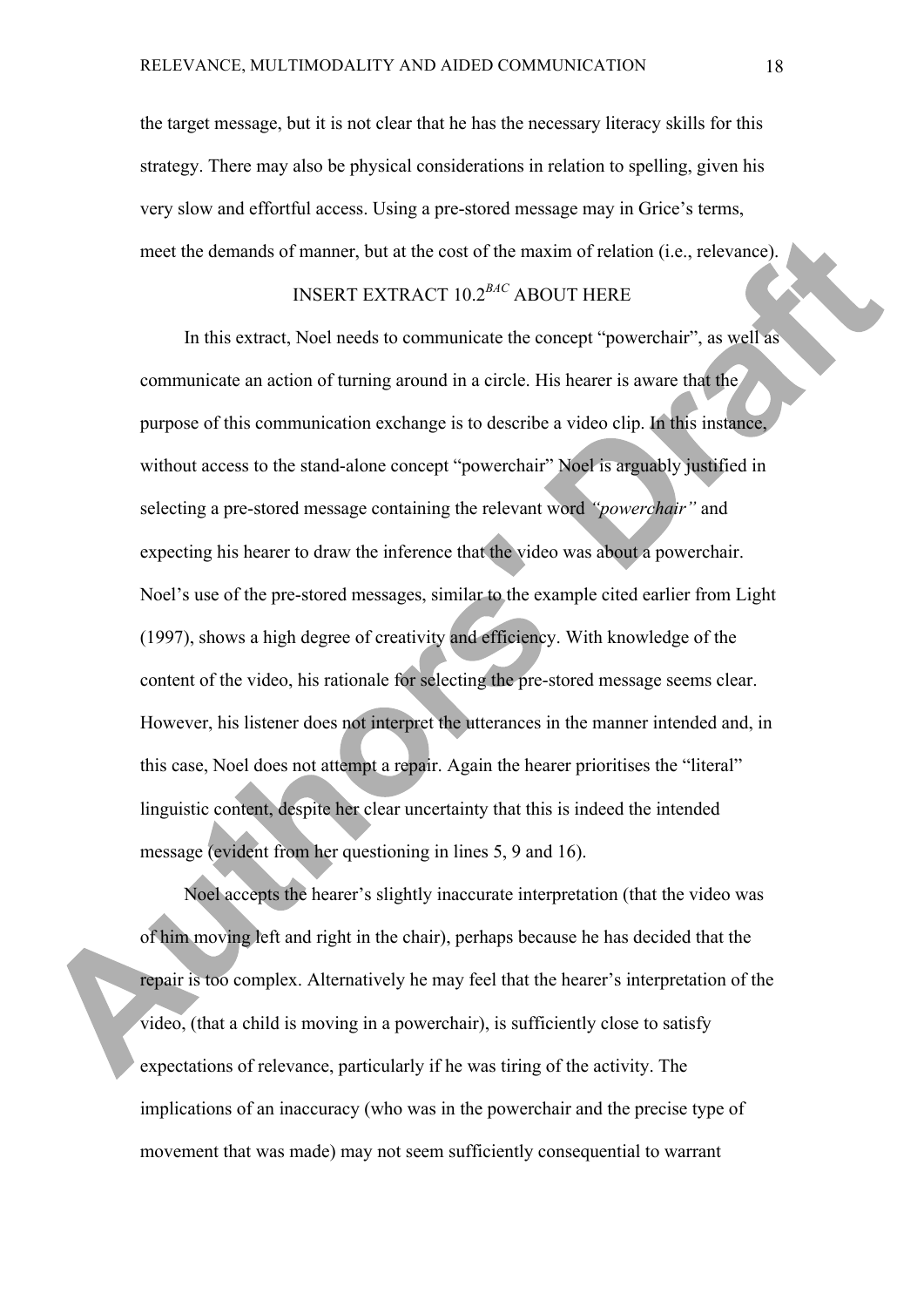engaging in complex meaning negotiation. This preference may be explained by the notion of optimal relevance, "a speaker aiming at optimal relevance may prefer a formulation that requires less effort from herself and more from the hearer, provided that the resulting utterance is still relevant enough to be worth the hearer's attention" (van der Henst et al., 2002 p. 459).

### **Conclusion**

A Relevance Theory analysis of the interactions between Noel and his teacher portray a child clearly engaged in sophisticated and creative utterance formulation. An RT account demonstrates the high degree of complexity involved in modality choices for speakers using aided communication as they balance relevance for their hearer with efficiency in finding and selecting relevant elements for the intended utterance. Both participants in the interaction must engage with multiple modalities in parallel, to produce and interpret a single utterance, utilising pictorial content, linguistic labels, verbal output and novel behaviours, such as withholding voice output to signal the primacy of the visual element of the message. These complex communicative decisions on the part of the speaker appear to be made with the expectation that the hearer will follow the process of utterance interpretation, using the elements as a blueprint to guide interpretation. The speaker using aided communication clearly expects the hearer to engage in an inferential process. In both analyses, however, the hearer appears to privilege the linguistic element or the surface form of the utterance produced through voice output. In the first extract analysed, this approach to aided utterance interpretation leads to misunderstanding and subsequent repair by Noel. In the second extract, a misunderstanding is clear to the researcher who is aware of the intended message, but the participant using aided communication in this case appears to elect to allow the slightly erroneous interpretation to stand.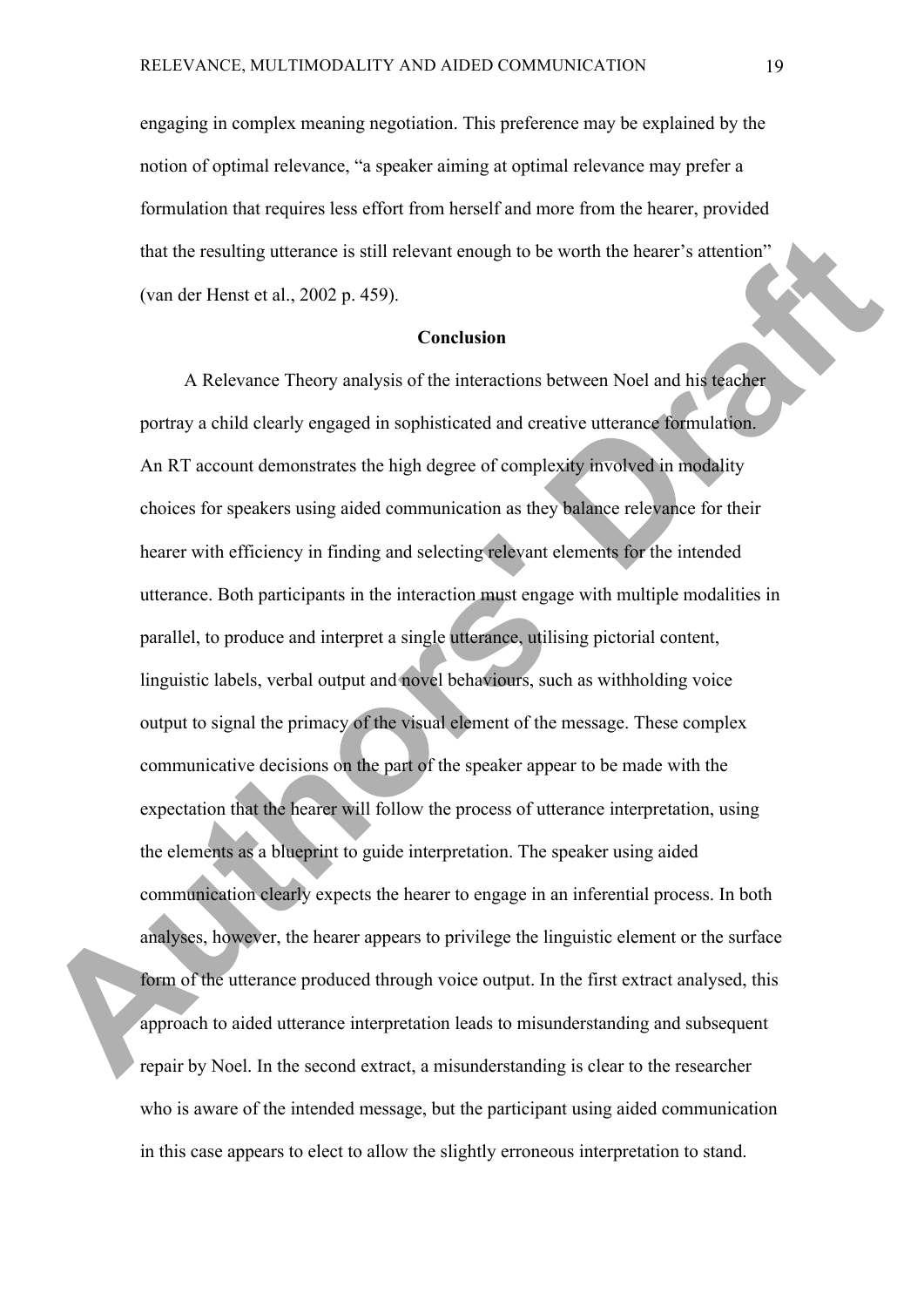In interactions involving aided communication, instances in which the hearer foregrounds the literal elements of the utterance, have been reported previously (Basil, 1992; Light, 1997). The reasons for the apparent privileged status of the verbal element or label requires some exploration. Two explanations will be proposed here, explored within a RT framework. This first is whether the verbal elements of the utterance are privileged in a cognitive sense for hearers. The second issue raised is whether there is a socio-pragmatic element to the hearers' behaviour in these interactions.

RT argues that utterances have unique features as inputs to the cognitive system. The first characteristic of utterances as stimuli is that they are ostensive (i.e., they place an overt demand on the hearer's attention), and therefore place a direct demand on processing. In so doing, utterances create an expectation of their own relevance (Carston, 1997, p. 4). This ostensive characteristic is arguably present no matter what modality is used. However, selection of a less frequently used modality (e.g., aided communication) may draw additional focus on such utterances, placing an even more overt demand on the hearer's attention, perhaps to highlight a pragmatic intent (see for example, Hornmeyer & Renner, 2013).

The other unique characteristic of a linguistic stimulus is that an utterance employs a coded element that acts to direct the hearer's processing and constrains the possible interpretations of the stimulus (Sperber & Wilson, 1986/1995). It could be argued that in the context of aided communication, the verbal label associated with a particular symbol, or the full surface form of a pre-stored message, each provide more constraints on possible interpretations (i.e., the meanings of both the label and the prestored message are specified more explicitly) than the associated graphic dimension of the symbol. Processing the verbal label or the pre-stored message therefore should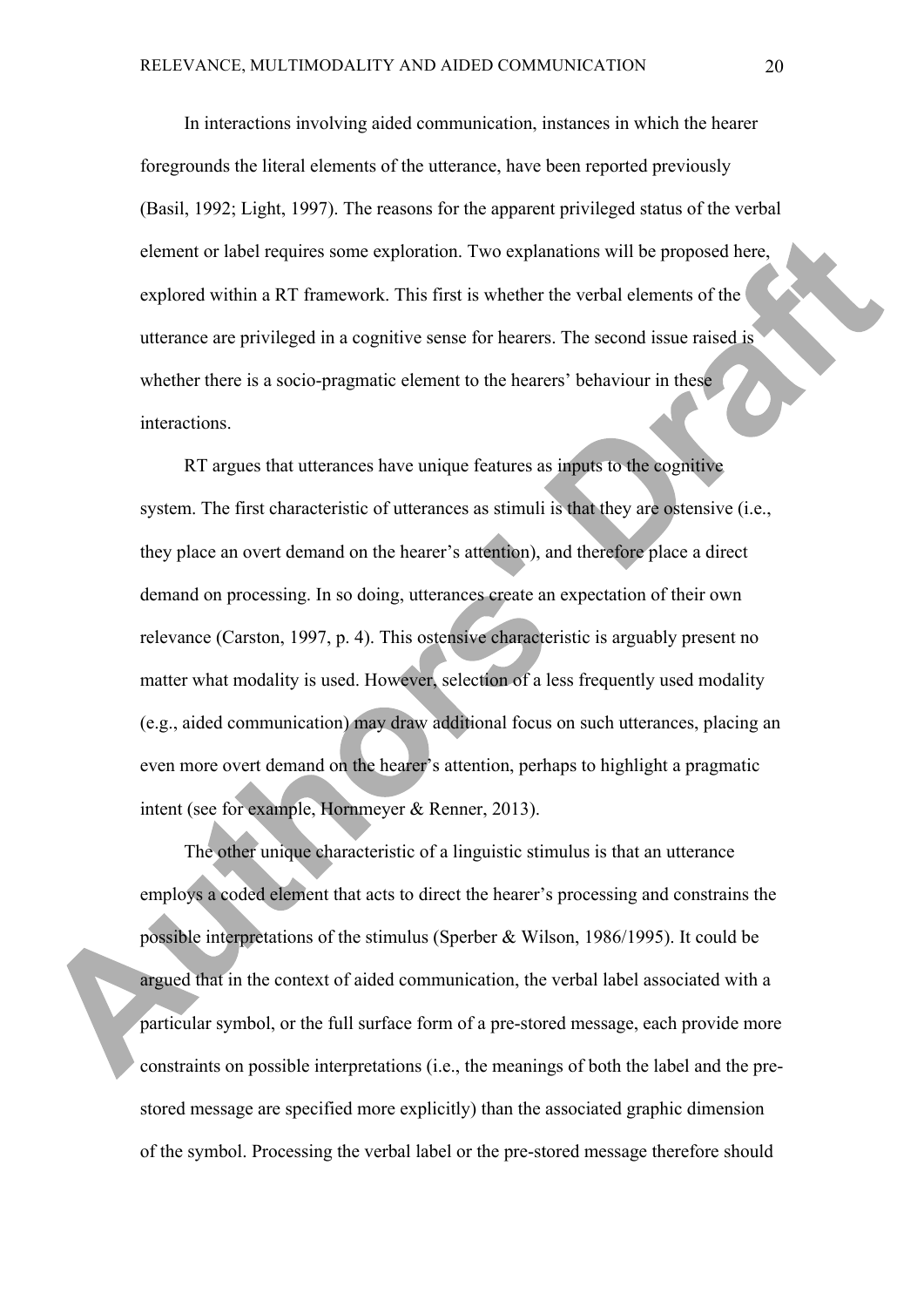logically involve a lower processing effort. The concept of optimal relevance implies that hearers are entitled to expect that the speaker has produced the most relevant utterance that they are *willing* and *capable* of producing (Sperber & Wilson, 1986/1995) to allow the hearer to interpret that utterance, "follow[ing] a path of least effort in computing cognitive effects" (Wilson, 2000, p. 420). It is possible that a lexically encoded concept (whether as a written word or a pre-stored utterance) is perceived as guaranteeing a greater degree of relevance than a picture symbol (in that it provides a specific blueprint of meaning, reducing the guesswork associated with inferring meaning, and thereby reducing processing effort). A logical implication is that hearers might be expected to consistently foreground lexical labels in interactions involving graphic symbols and icons.

The second explanation for the privileging of the verbal over graphic symbol information by the hearer involves a sociopragmatic element. A hearer approaching interaction involving aided communication may do so with a predisposition to 'treat the interaction as naturally as possible'. This approach may result from a general desire to demonstrate respect and acceptance of the communication form, or it may even arise from communication training in which conversation partners might be encouraged to "treat the person using aided communication as they would any other speaker". From an RT perspective, this general disposition towards the speaker would be treated as an assumption, an internal cognitive input that makes up part of the context in which utterances are interpreted. The result of such an approach may be that the hearer works from the assumption that the output of the device (the linguistic elements of the utterance, whether selected or selected and spoken through voice output) comprises the intended message. The hearer may therefore approach the utterance as a code to be decoded – the exact approach to pragmatics that RT has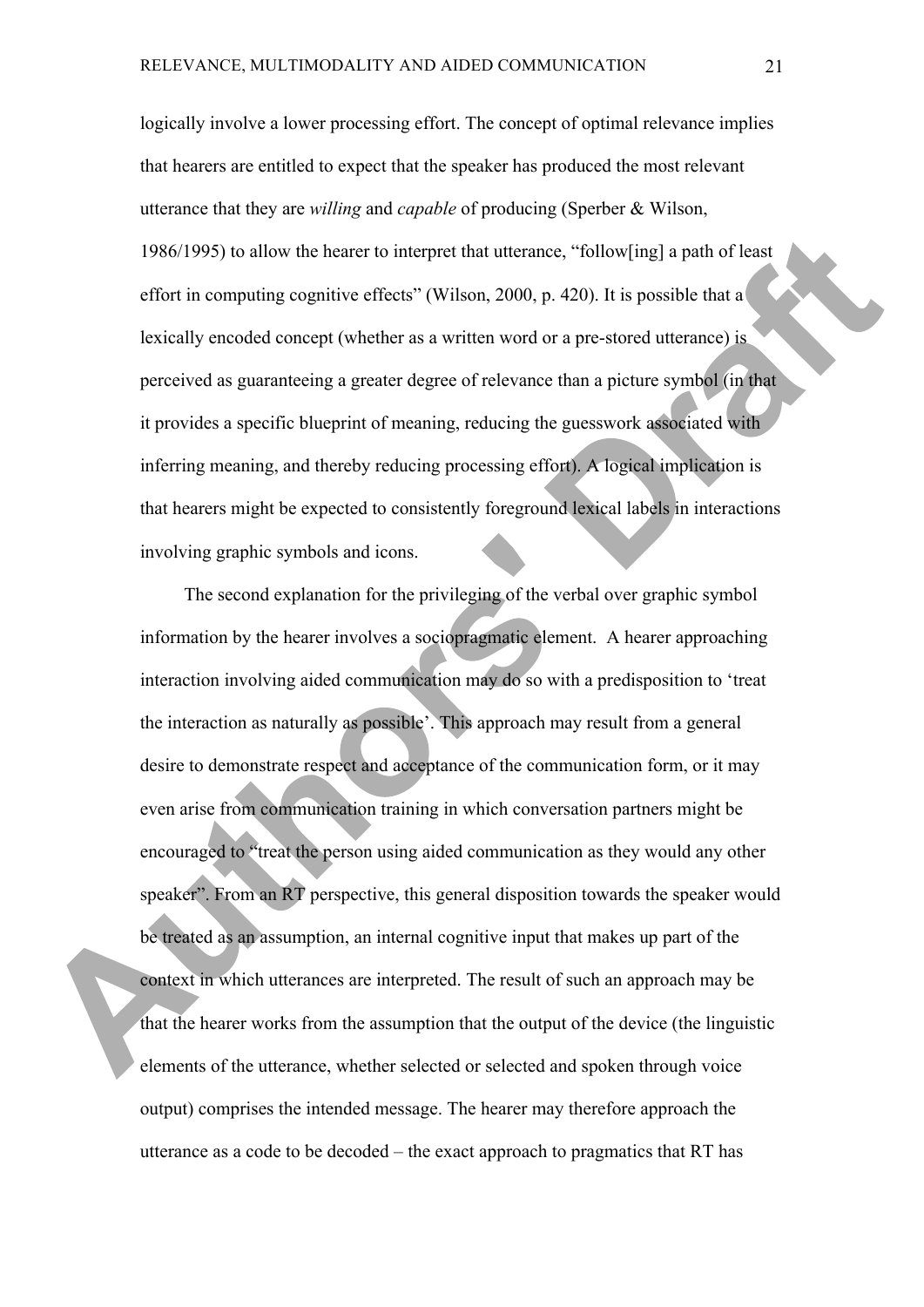demonstrated is unable to yield a reliable inferential interpretation. Treating the device as a conduit in which the output (product) is the meaning intended by the aided speaker may have its benefits (communicating acceptance for the aided modalities, respect for the individual as an independent communicator) but from a cognitive pragmatic perspective it may act to limit the assumptions available to the hearer, thereby potentially undermining the success of the interaction.

An individual using aided communication has a potential challenge with regards to "loose use" of language. As a speaker they may intend the listener to interpret an element of their utterance loosely, but in which modality? Creative use of a device may be useful to signal the relative supremacy of a modality in any given utterance, for example by avoiding voice output when the pictorial content is to be foregrounded. In the examples analysed in this chapter, these strategies were not immediately successful and the lexical concepts encoded either in the orthographic label or the speech output of the device seemed to take priority for the hearer in the search for possible relevant meanings.

Whether the act of privileging the verbal element of the utterance is a feature of the cognitive-pragmatic processes at play, or of sociopragmatic expectations, there are clinical implications. One potential implication is that conversation partner training may require specific focus or sensitisation of conversational partners to these features of interactions involving aided communication. The potential for creative use of multiple modalities, and evidence of "loose use" of nonverbal modalities, and their associated pragmatic consequences should perhaps be explicitly discussed in order to enhance perceived success for all participants in interactions involving aided communication. Increased metapragmatic awareness may serve as an additional tool in facilitating successful navigation of these sophisticated modality choices. In sum,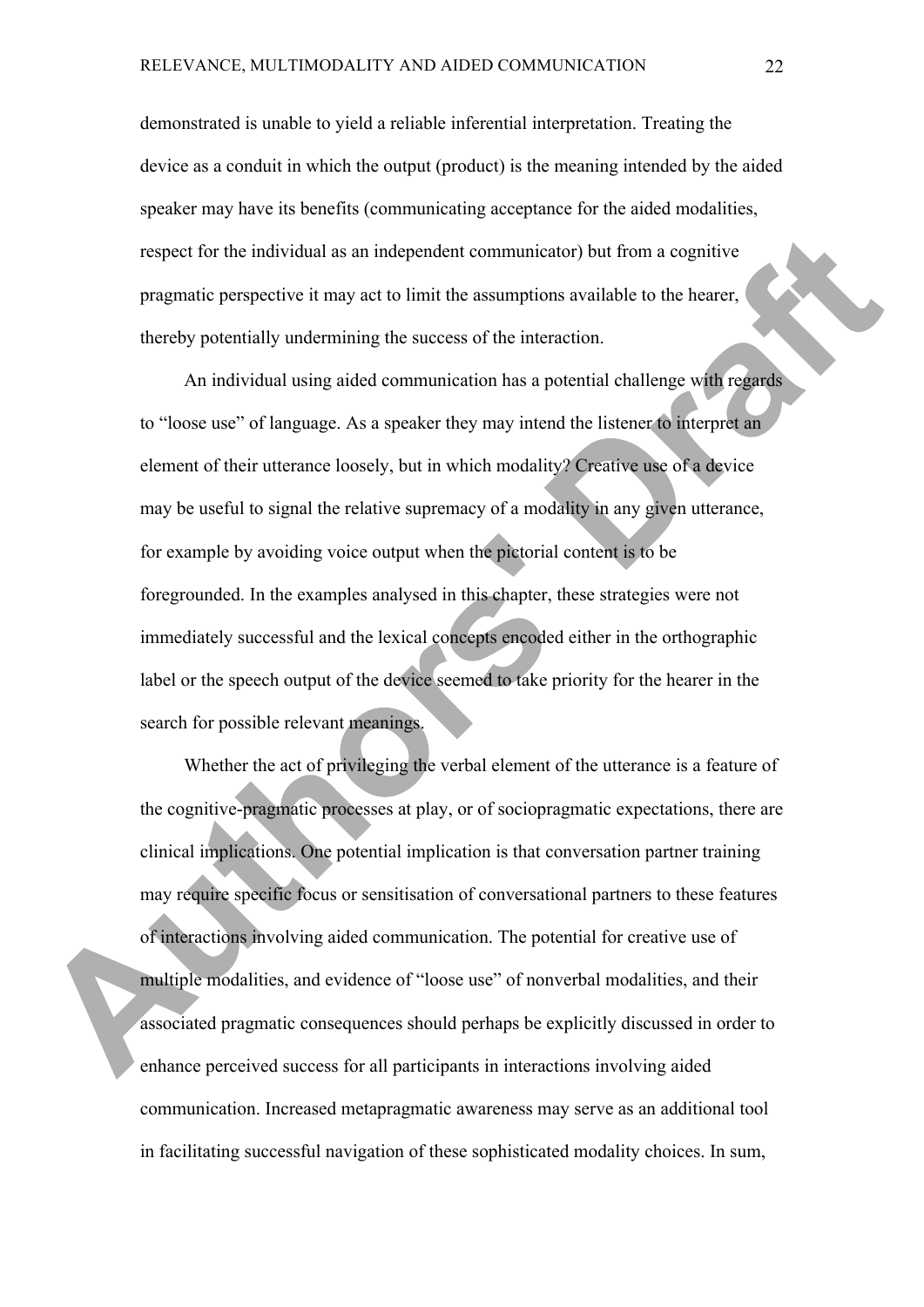what a Relevance Theory lens suggests in the examples explored here is that communicators such as Noel can demonstrate exceptional creativity in the tools of communication available to them, in trying to provide evidence for a listener to guide meaning construction. However, the benefits of such creativity can only be realised where communication partners approach meaning construction with an awareness of the potential for such creativity and an openness to the 'loose use' problem-solving such creativity implies.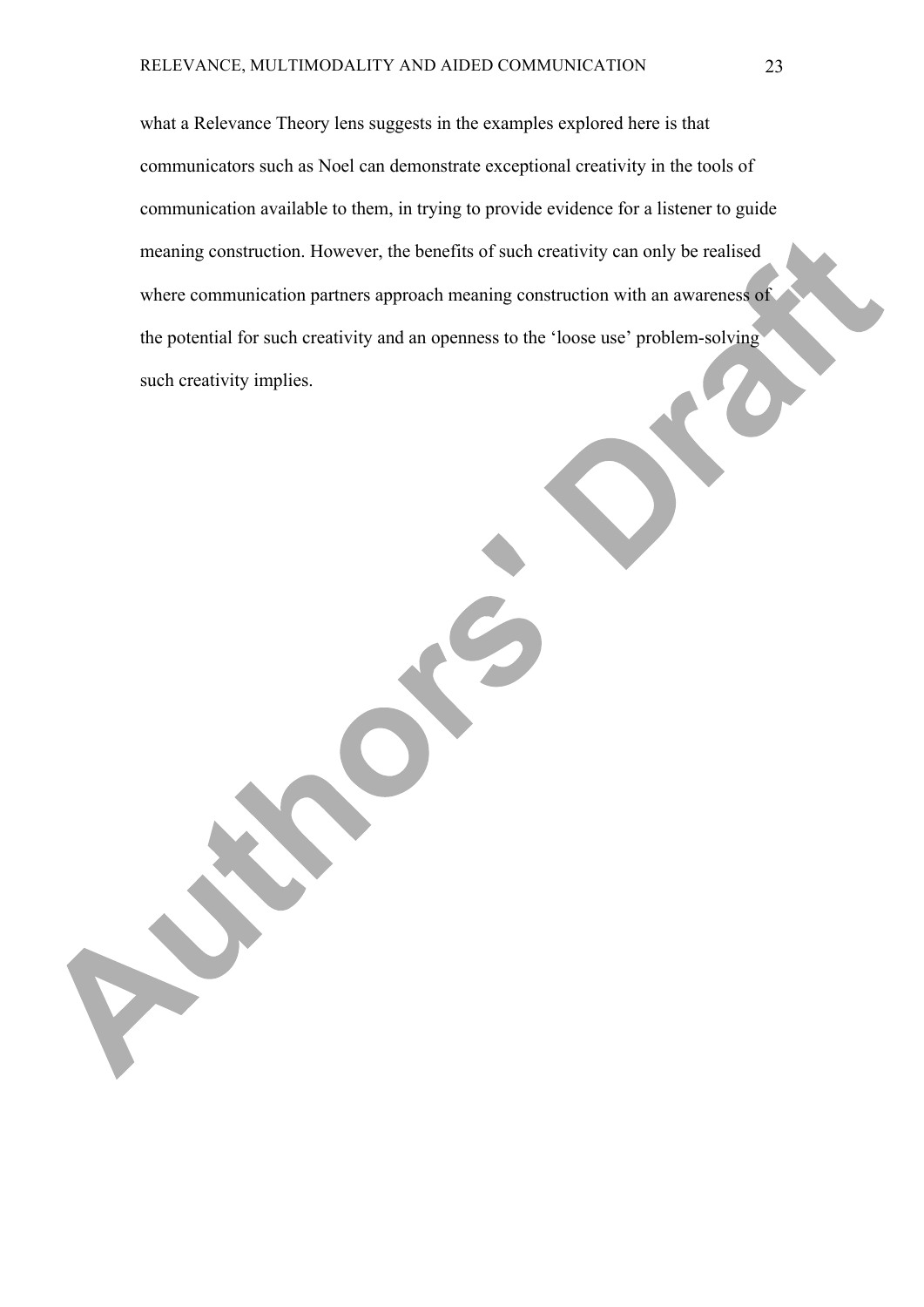#### **References**

- Basil, C. (1992). Social interaction and learned helplessness in severely disabled children. *Augmentative and Alternative Communication, 8*(3), 188-199.
- Bedrosian, J., Hoag, L., & McCoy, K. (2003). Relevance and speech of message delivery trade-offs in augmentative and alternative communication. *Journal of Speech Language & Hearing Research, 46*, 800-817. doi: 1092-4388/03/4604- 0800
- Binger, C., & Light, J. (2007). The effect of aided AAC modeling on the expression of multi-symbol messages by preschoolers who use AAC. *Augmentative and Alternative Communication, 23*(1), 30-43.
- Binger, C., & Light, J. (2008). The morphology and syntax of individuals who use AAC: research review and implications for effective practice. *Augmentative and Alternative Communication, 24*(2), 123-138. doi: 790496493 [pii] 10.1080/07434610701830587
- Bloch, S., & Beeke, S. (2008). Co-constructed talk in the conversations of people with dysarthria and aphasia. *Clinical Linguistics and Phonetics, 22*(12), 974-990. doi: 10.1080/02699200802394831
- Bloch, S., & Clarke, M. (2013). Handwriting-in-Interaction between people with ALS/MND and their conversation partners. *Augmentative and Alternative Communication, 29*(1), 54-67. doi: 10.3109/07434618.2013.767497
- Carston, R. (1997). Relevance-theoretic pragmatics and modularity. *UCL Working Papers in Linguistics, 9*, 1 - 27.
- Carston, R. (2002). *Thought and utterances: The pragmatics of explicit communication*. Oxford: Blackwell Publishing.

Carston, R. (2006). *Code and inference: The meaning of words in context.* Paper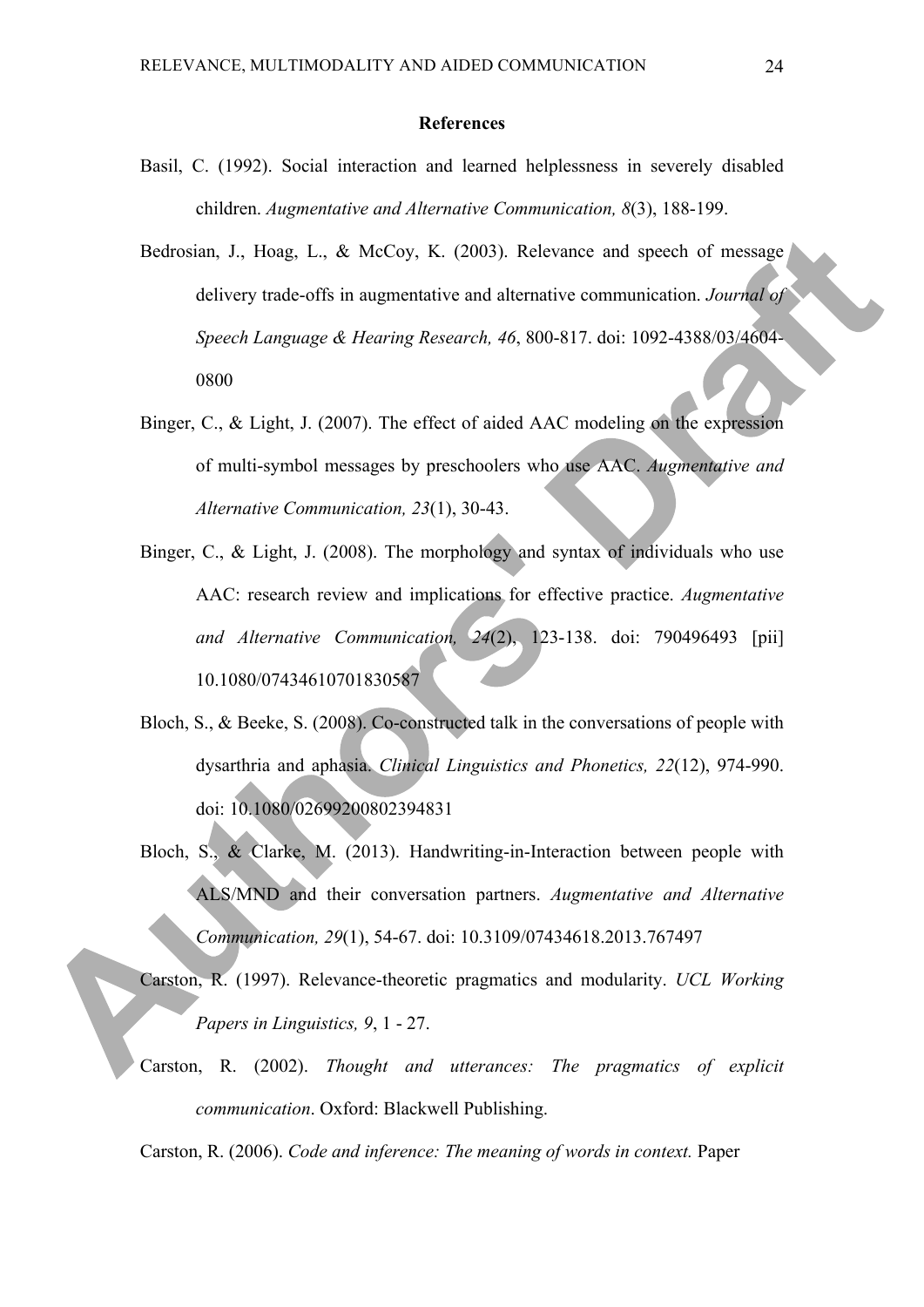presented at the Pre-proceeding of the SPRIK Conference. Retrieved 4th July 2009, from http://www.hf.uio.no/forskningsprosjekter/sprik/docs/pdf/proceedings.pdf

- Clarke, M., & Wilkinson, R. (2007). Interaction between children with cerebral palsy and their peers 1: Organizing and understanding VOCA use. *Augmentative and Alternative Communication, 23*(4), 336-348.
- Clarke, M., & Wilkinson, R. (2008). Interaction between children with cerebral palsy and their peers 2: Understanding initiated VOCA-mediated turns. *Augmentative and Alternative Communication, 24*(1), 3-15.
- Clarke, M., & Wilkinson, R. (2009). The collaborative construction of non-serious episodes of interaction by non-speaking children with cerebral palsy and their peers. *Clinical Linguistics and Phonetics, 23*(8), 583-597. doi: 10.1080/02699200802491132
- Falkman, K. W., Sandberg, A. D., & Hjelmquist, E. (2002). Preferred communication modes: prelinguistic and linguistic communication in non-speaking preschool children with cerebral palsy. *Int J Lang Commun Disord, 37*(1), 59-68.
- Grice, H. P. (1975). Logic and conversation. In P. Cole & J. Morgan (Eds.), *Syntax and semantics: Speech acts* (Vol. 3, pp. 41-58). New York: Academic Press.
- Hoag, L., Bedrosian, J., McCoy, K., & Johnson, D. (2004). Trade-offs between informativeness and speed of message delivery in augmentative and alternative communication. *Journal of Speech, Language & Hearing Research, 47*, 1270-1285. doi: 1092-4388/04/4706-1270
- Hoag, L., Bedrosian, J., McCoy, K., & Johnson, D. (2008). Hierarchy of conversational rule violations involving utterance-based augmentative and alternative communication systems. *Augmentative and Alternative Communication, 24*(2), 149-161. doi: 10.1080/07434610802038288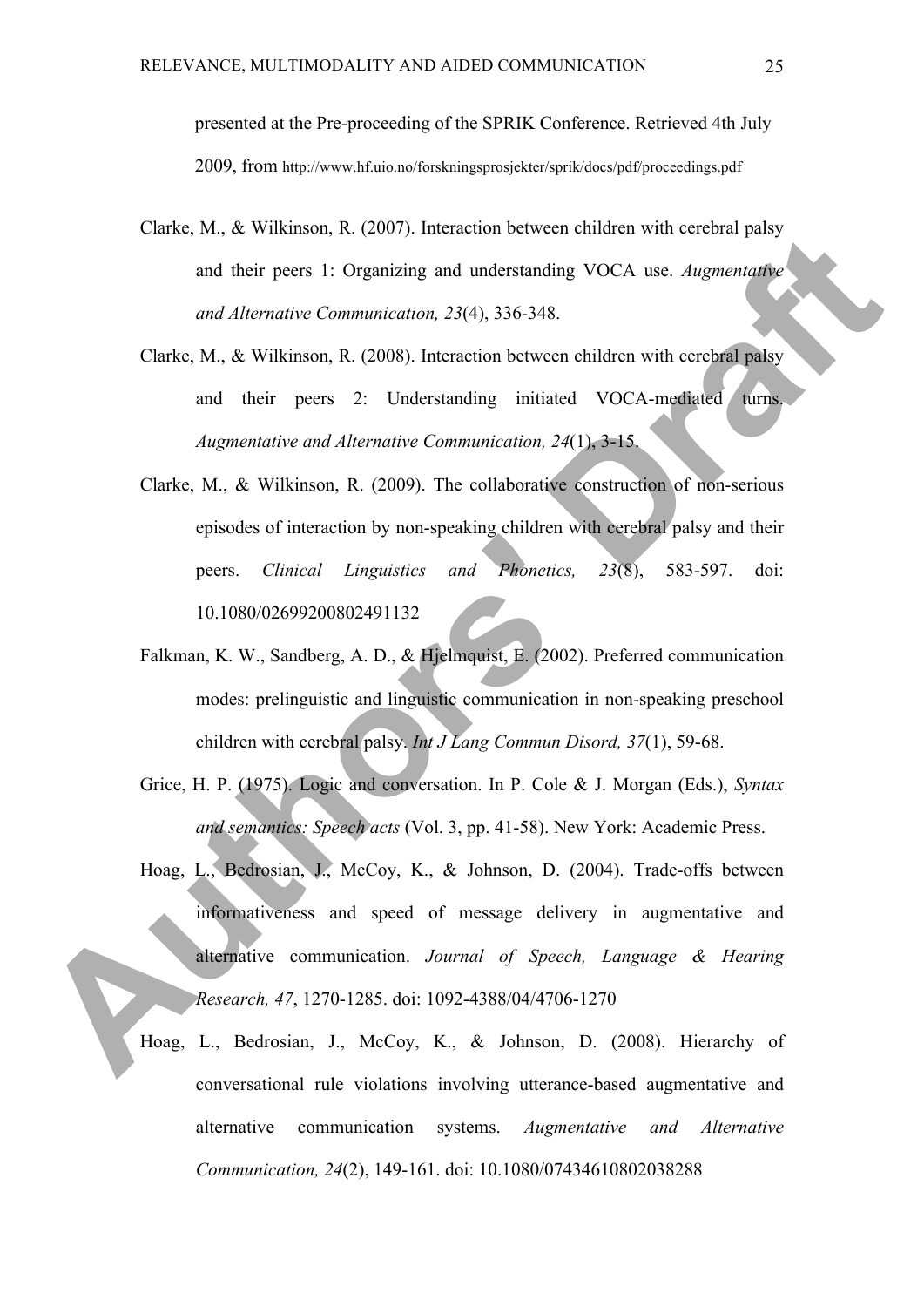- Hornmeyer, I., & Renner, G. (2013). Confirming and denying in co-construction processes: A case study of an adult with cerebral palsy and two familiar partners. *Augmentative and Alternative Communication, 29*(3), 259-271. doi: 10.3109/07434618.2013.813968
- Light, J. (1997). "Let's go star fishing": Reflections on the contexts of language learning for children who use aided AAC. *Augmentative and Alternative Communication, 13*, 158-171. doi: 10.1080/07434619712331277978
- Light, J., Collier, B., & Parnes, P. (1985). Communicative interaction between young nonspeaking physically disabled children and their primary caregivers: Part III - Modes of communication. *Augmentative and Alternative Communication, 1*, 125-133.
- Light, J., Collier, B., & Parnes, P. (1985a). Communicative interaction between young nonspeaking physically disabled children and their primary caregivers: Discourse patterns. *Augmentative and Alternative Communication, 1*, 74-83.
- McCall, F., Marková, I., Murphy, J., Moodie, E., & Collins, S. (1997). Perspectives on AAC systems by the users and by their communication partners. *European Journal of Disorders of Communication, 32*(3), 235-256.
- McCoy, K., Bedrosian, J., Hoag, L., & Johnson, D. (2007). Brevity and speech of message delivery trade-offs in augmentative and alternative communication. *Augmentative and Alternative Communication, 23*(1), 76-88. doi: 10.1080/07434610600924515
- Smith, M., & Connolly, I. (2008). Roles of aided communication: perspectives of adults who use AAC. *Disability and Rehabilitation: Assistive Technology, 3*(5), 260-273. doi: 905849173 [pii]10.1080/17483100802338499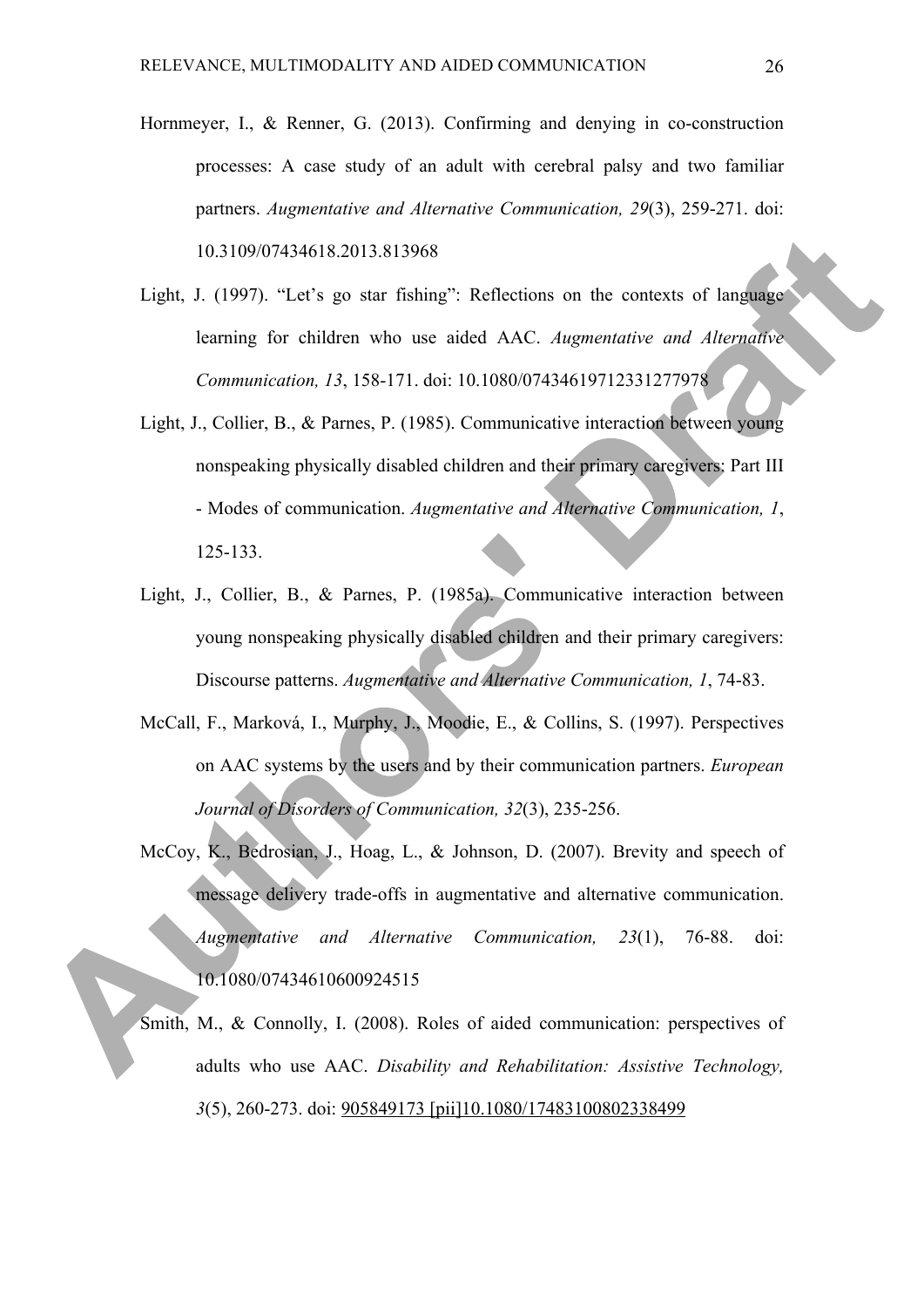- Soto, G. (1997). Multi-unit utterances and syntax in graphic communication. In E. Björk-Akesson & P. Lindsay (Eds.), *Communciating naturally: Theoretical and methodological issues in augmentative and alternative communication* (pp. 26-32.). Västeras, Sweden: Mälardalen University Press.
- Sperber, D., & Wilson, D. (1986/1995). *Relevance: Communication & cognition*. Oxford: Blackwell Publishing.
- Stephenson, J. (2009). Iconicity in the development of picture skills: Typical development and implications for individuals with severe intellectual disabilities. *Augmentative and Alternative Communication, 25*(3), 187-201.
- van der Henst, J.-B., Carles, L., & Sperber, D. (2002). Truthfulness and Relevance in telling the time. *Mind and Language, 17*(5), 457-466.
- von Tetzchner, S., & Basil, C. (2011). Terminology and notation in written representations of conversations with Augmentative and Alternative Communication. *Augmentative and Alternative Communication, 27*, 141-149.
- Wilson, D. (2000). Metarepresentation in linguistic communication. In D. Sperber (Ed.), *Metarepresentations: A multidisciplinary perspective*. Oxford: Oxford University Press.
- Wilson, D., & Sperber, D. (2004). Relevance Theory. In L. R. Horn & G. Ward (Eds.), *The Handbook of Pragmatics*. Oxford: Blackwell.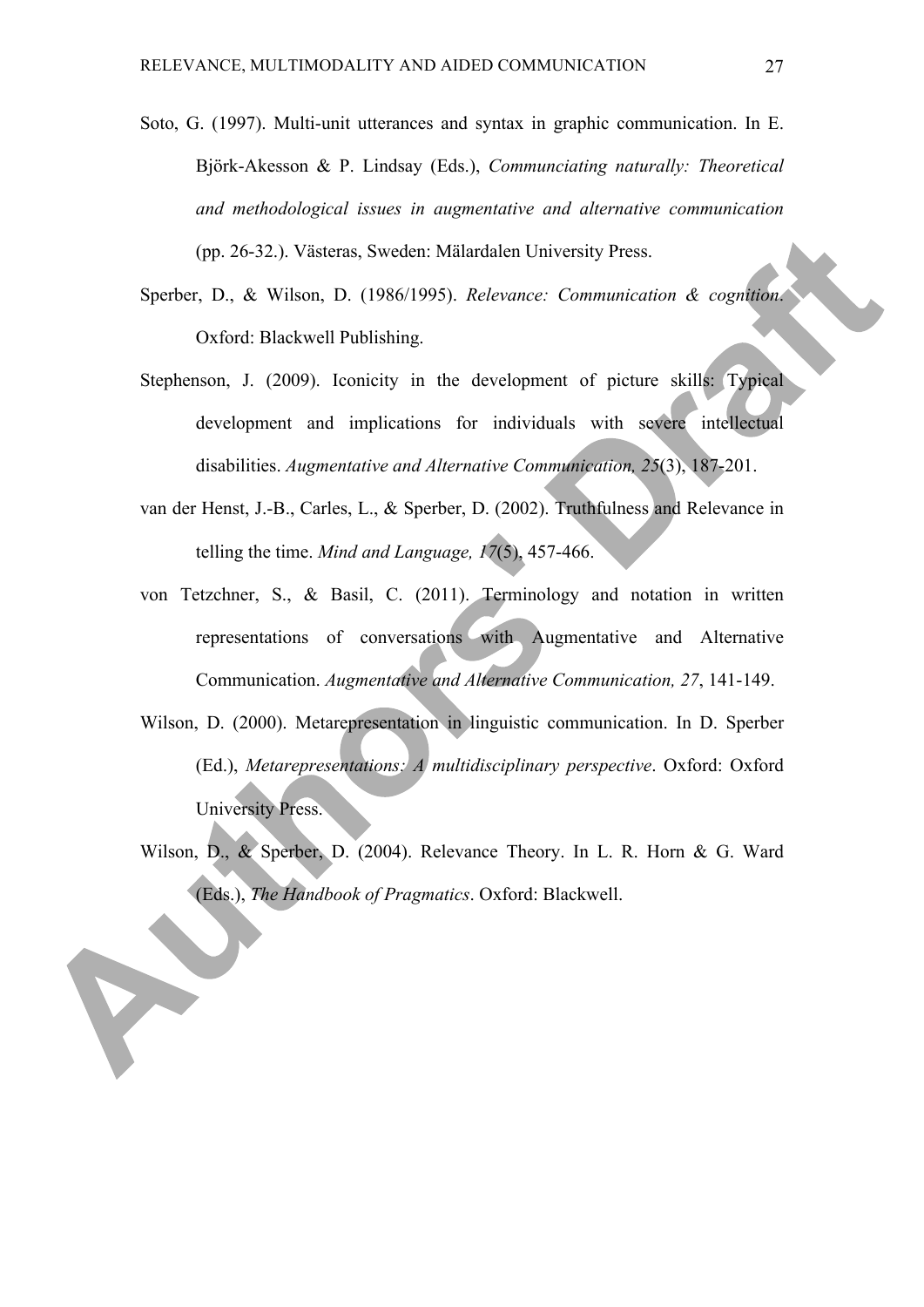*Figure 10.1. Picture illustration to be described by Noel*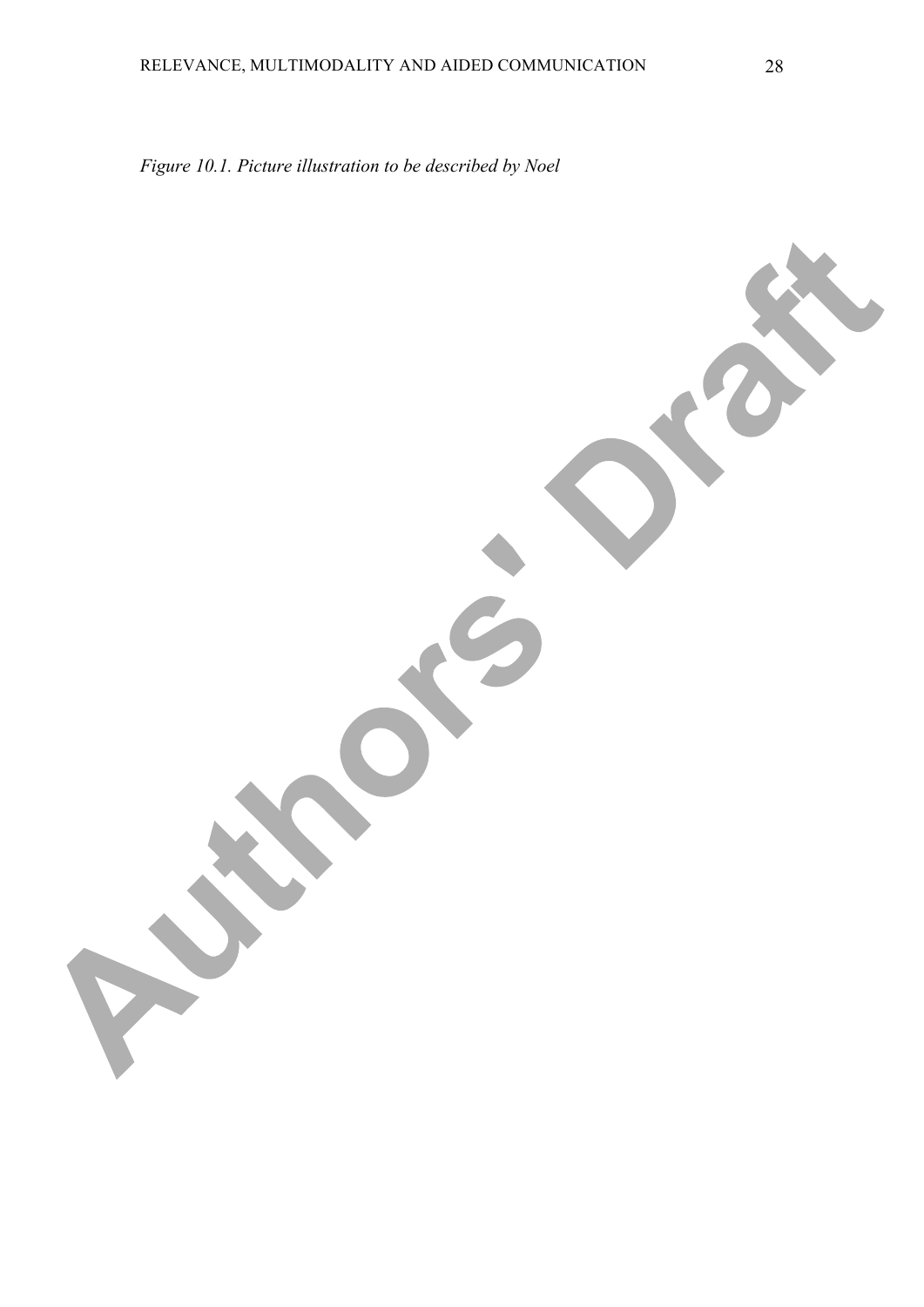# *Extract 10.1*

- 1 N (starts to navigate through system immediately)
- 2 T *so who's in this picture?*
- 
- 4 N *"granddad"*

5 T *[a granddad!*

- 6 R *very good!] do you remember anything else about this picture?*
- 7 N 'no' (vocalizes)
- 8 T *what's granddad doing in the picture?*
- 9 R *do you need a look?*
- 10 N 'yes' (vocalizes)
- 11 R (closes popup) *now*
- 

12 *THINGS<sup>F</sup>* (7 sec) *CLOSE POPUP DESCRIBING WORDS<sup>F</sup>* (11sec) *BEFORE* (the PCS symbol for 'before' shows two pictures, a person with uncombed hair and a person after combing their hair, with an arrow to the first picture)

13 N before (word sent to message bar, no speech output activated)

14 T *before?*

Operational processes

*PEOPLE<sup>F</sup>* everyone*<sup>F</sup>*

granddad (pause of 8 sec on this

symbol but not selected)

3 *GRANDDAD*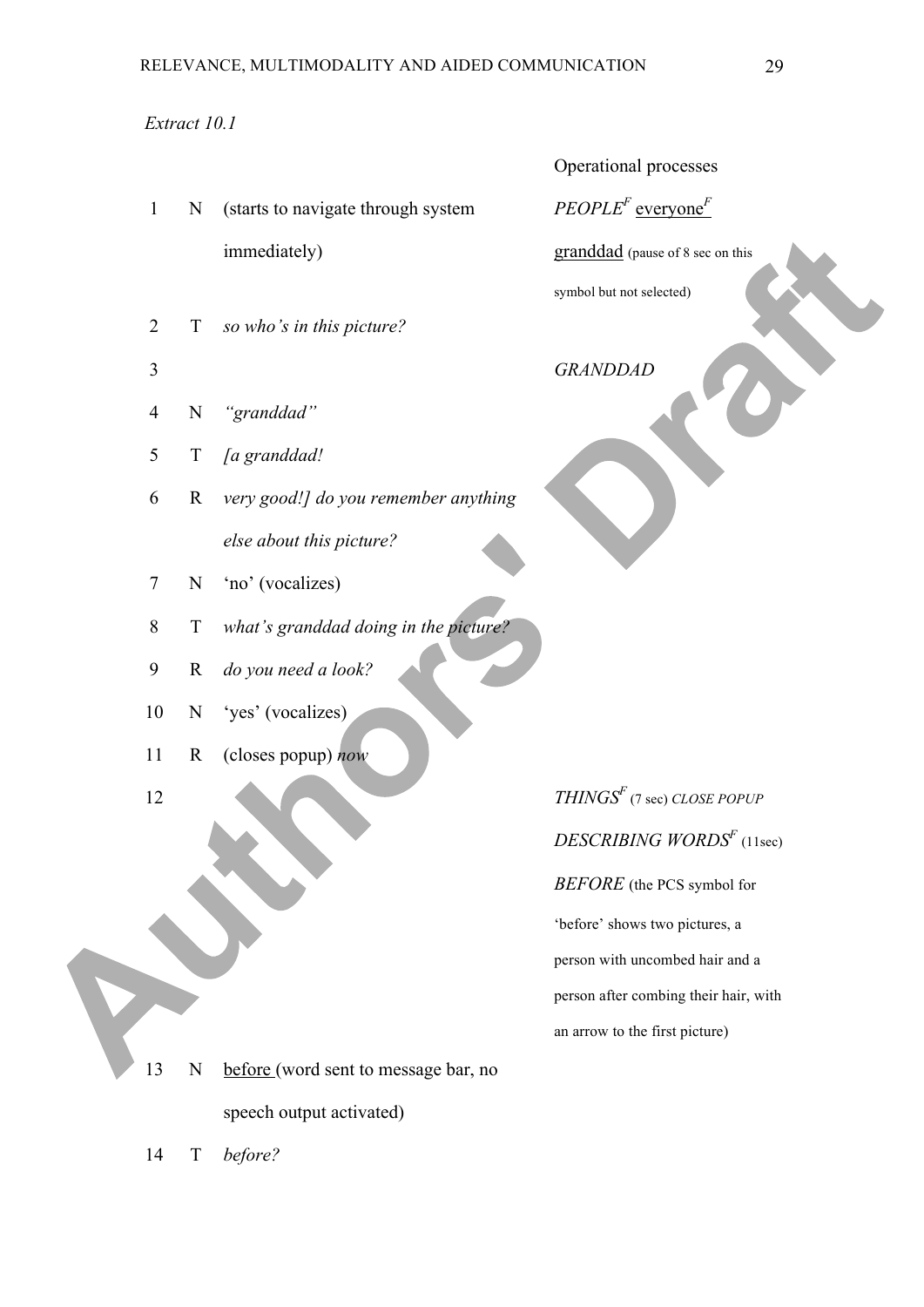- 15 R *very like before, ok, yeah, it's very like that*
- 16 T *ok?*
- 17 R *do you want another look?* (shows picture, pointing to elements silently)
- 18 N *HOUSEF* (10sec) *CD*
- 19 N CD (word sent to message bar, no speech output activated)
- 20 N *"Granddad before CD"* (activates the message bar)
- 21 T *granddad before CD?*
- 22 N 'no' (moves head)
- 23 R *no? not quite? Ok. Do you want me to get rid of CD?*
- 24 N 'yes' (vocalizes)
- 25 R *ok* (clears CD from display, shows picture again)

# 26 *DESCRIBING WORDS<sup>F</sup>* (4 sec

pause on *OLD) PRETTY*

- 27 N *"pretty"*
- 28 T *pretty? Huh?… so, granddad before and*

*pretty, ok …*

29 R (shows picture again) *do you want to tell* 

*her about that?*

30 *ACTION WORDSF* (CLOSE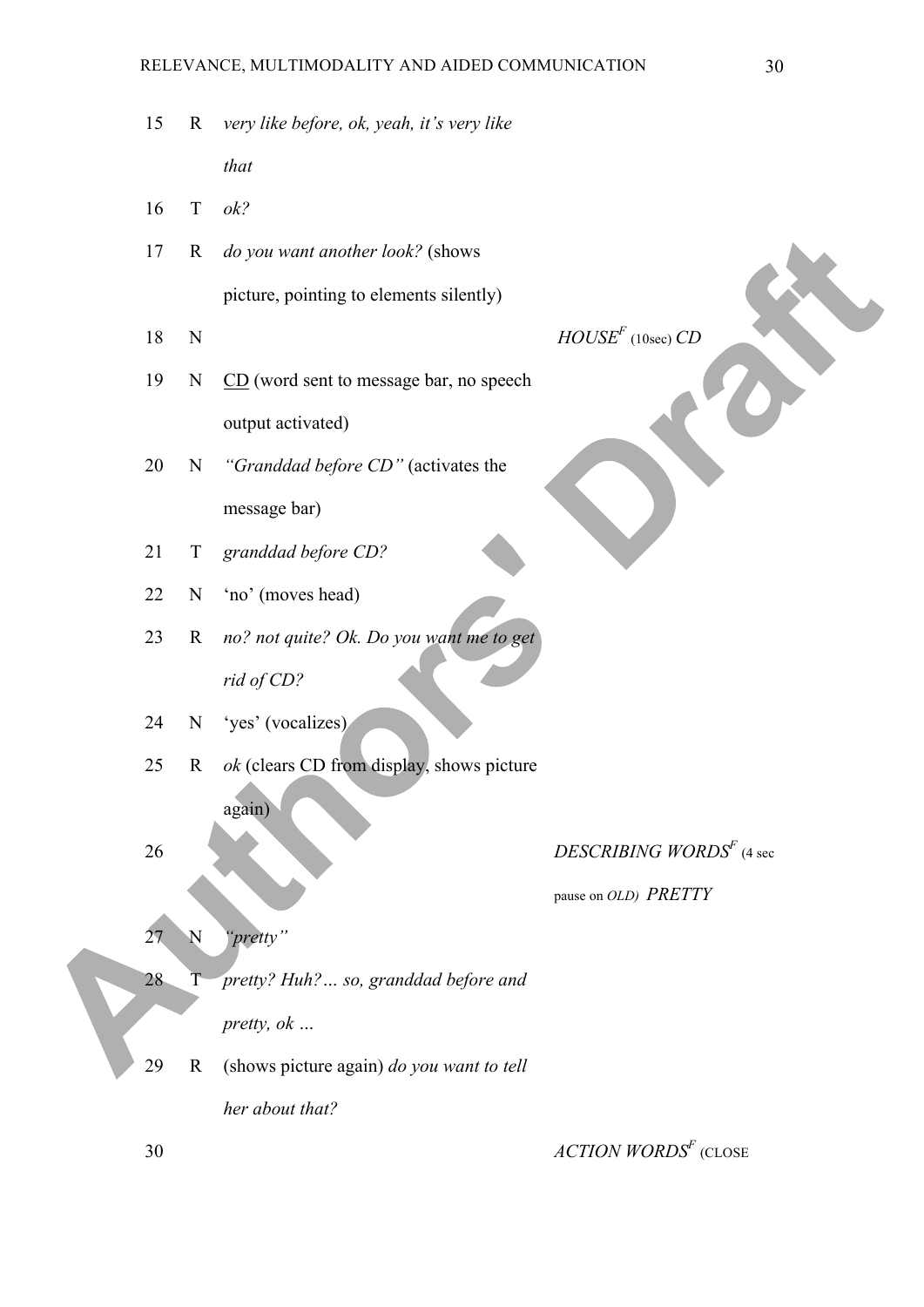POPUP) *DESCRIBING* 

 $WORDS<sup>F</sup>$  (scans the blocks on the

page several times) *BEFORE*

- 31 N before (no speech output activated)
- 32 T *pretty before?* (all laugh)
- 33 R *I don't know what picture T is imagining in her head! What are you imagining?*
- 34 T *there's granddad and he's pretty and it was before … did something happen? … no? … can you tell me anything else about the picture? No?*
- 35 R *can you tell her what granddad's doing?*  (6sec)
- 36 T *what's he doing?* (4 sec)
- 37 R *you're allowed to use the exact words in this one to tell her exactly. Tell her exactly what he's doing and see can she*

*get that picture in her head*

# 38 N *QUICK CHAT<sup>F</sup> GAEILGEF* (a

folder of Irish vocabulary*)*

- 
- 39 N *"gaeilge"* (meaning Irish)
- 40 R *as Gaeilge?* (meaning 'in Irish?') *Ok?*
- 41 T *as Gaeilge? Now you're really going to trick me!*



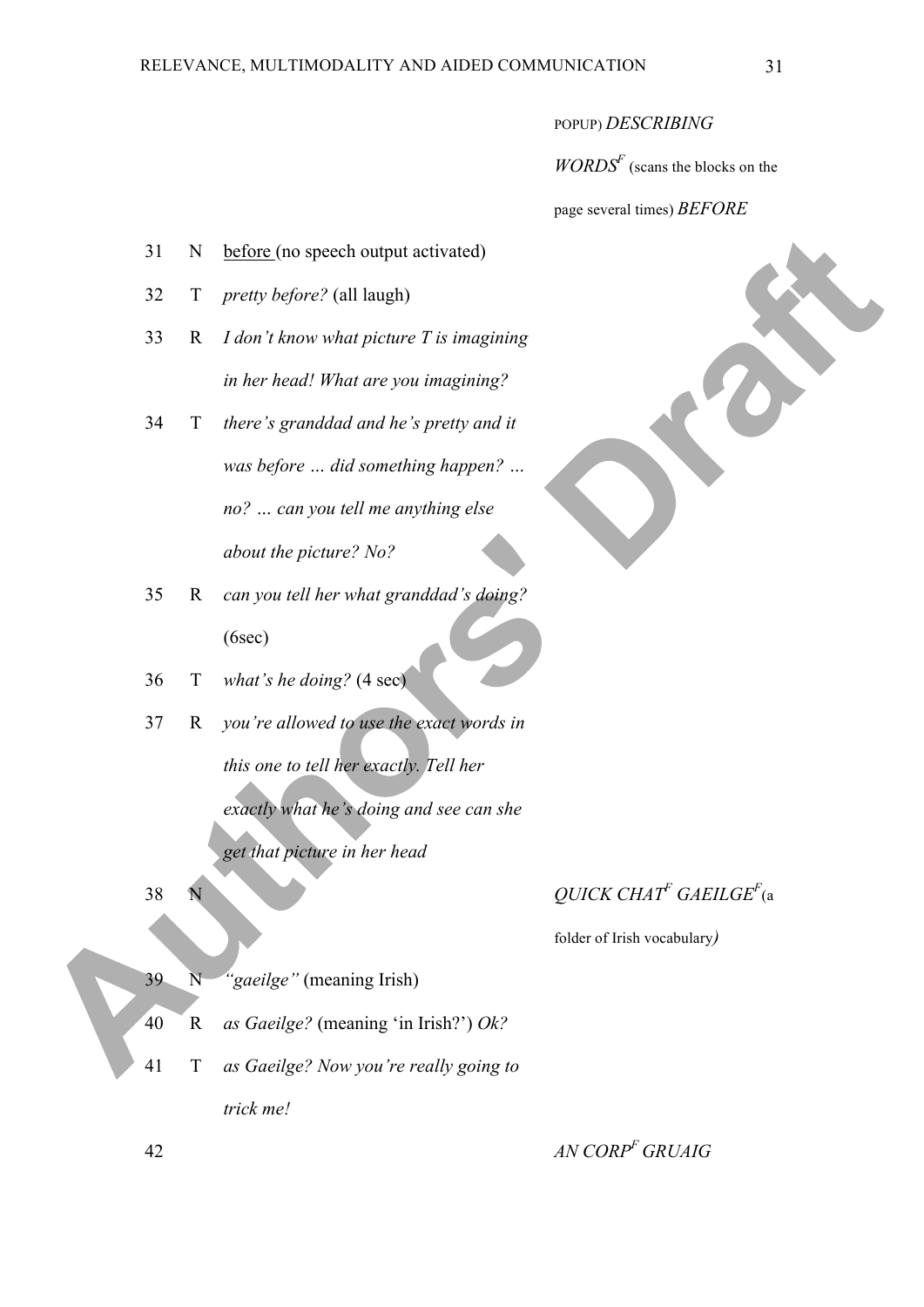- N *"an corp"* (meaning=body) *"gruaig"*  (meaning hair)
- R *wow! Yeah, gruaig*
- T *hair, uhuh*
- R *and is there anything else?*
- 

*BEAL*

- N *"béal"* (meaning mouth)
- T *mouth? Ok … what's happening to grandad's hair and his mouth? (4sec) what's he doing?*

*FIACLA*

- N *"fiacla"* (meaning=teeth) *"fiacla"*
- T *oh, his teeth? Oh, (laughs) I'm creating all pictures in my head here N. So grandad's doing something with his hair and his mouth and his teeth?*
- N 'yes' (vocalizes)
- T *is he washing his teeth?*
- N 'yes' (vocalizes)
- T *is he?*
- N 'yes' (vocalizes)
- T *are you sure?*
- N 'yes' (vocalizes)
- N 'yes' (vocalizes with emphasis)
- T *and is he combing his hair?*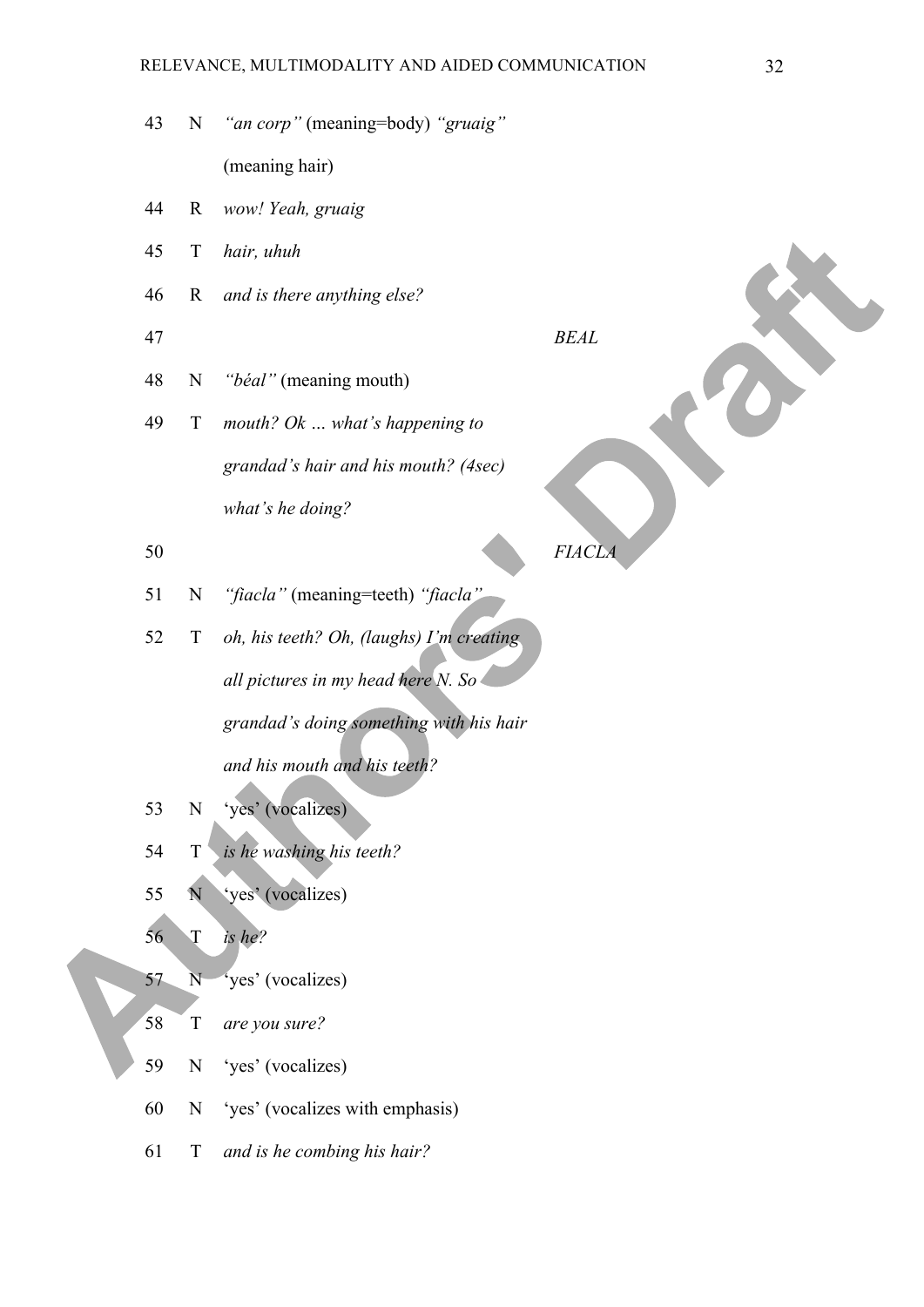- N 'yes' (vocalizes)
- T *he's going to become all pretty after he does that is he?*
- N 'yes' (vocalizes)
- R *are we ready to show the picture?*
- N C: 'yes' (vocalizes)

Time taken 6 min 54sec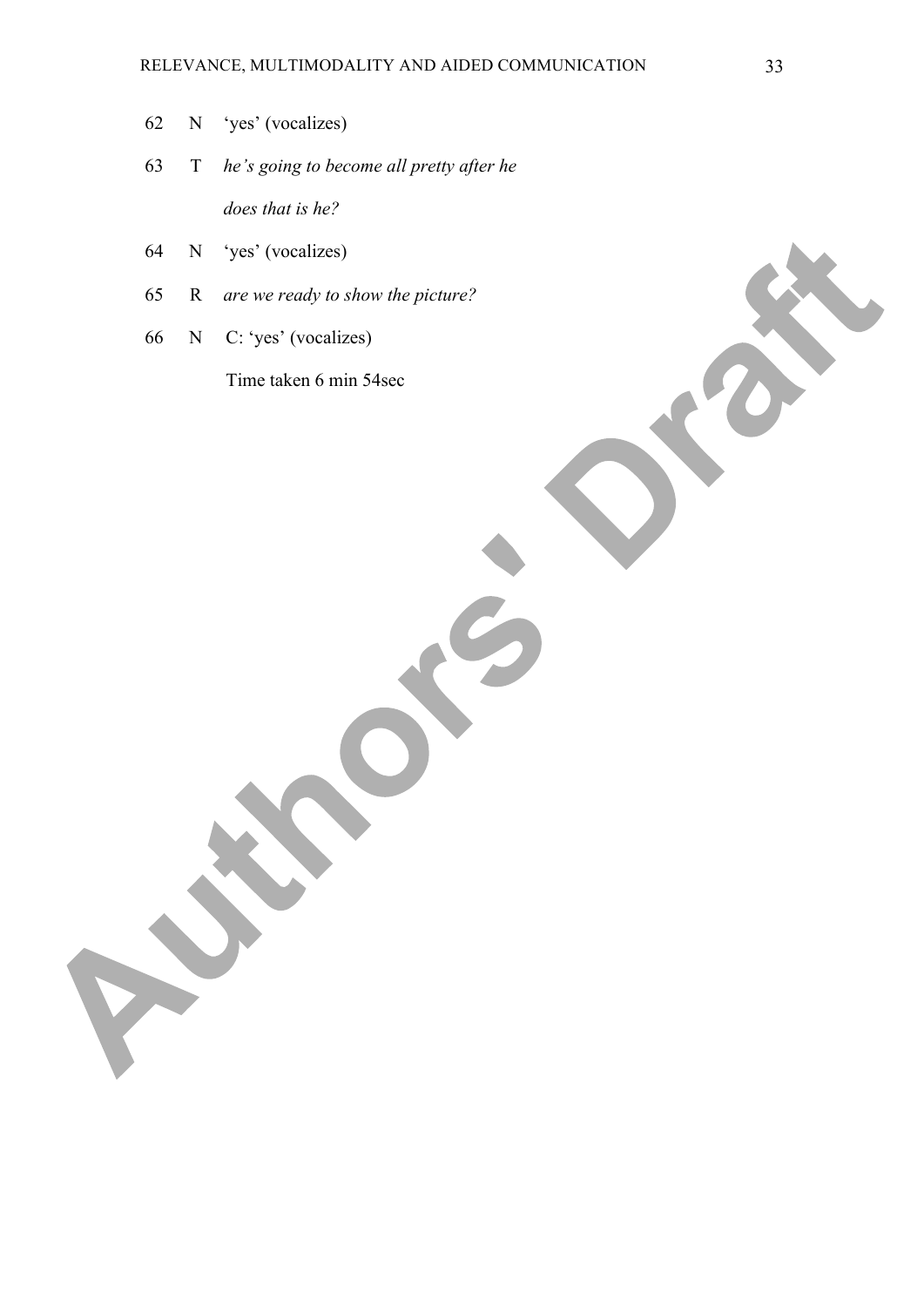# *Extract 10.2*

|                  |             |                                        | Operational processes |
|------------------|-------------|----------------------------------------|-----------------------|
| $\mathbf{1}$     | ${\bf N}$   |                                        | POWERCHAIR NEWSF      |
|                  |             |                                        | WHEELCHAIR            |
| $\overline{2}$   | N           | "I got my powerchair a few weeks ago"  |                       |
| $\mathfrak{Z}$   | $\mathbf T$ | did that happen in the video?          |                       |
| $\overline{4}$   | $\mathbf N$ | 'Yes' (vocalizes)                      |                       |
| $\mathfrak{S}$   | $\mathbf T$ | was the video about you in your        |                       |
|                  |             | powerchair?                            |                       |
| 6                | N           | 'Yes' (vocalizes)                      |                       |
| $\tau$           | $\mathbf N$ | 'Yes' (vocalizes)                      |                       |
| $\,8\,$          | $\mathbf N$ | 'Yes' (vocalizes)                      |                       |
| $\boldsymbol{9}$ | $\mathbf T$ | are you sure?                          |                       |
| $10\,$           | ${\bf N}$   | 'Yes' (vocalizes)                      |                       |
| 11               | $\mathbf T$ | yeah?                                  |                       |
| 12               |             |                                        | left                  |
| 13               | N           | "I can go left"                        |                       |
| 14               |             |                                        | right                 |
| 15 <sub>1</sub>  | N           | "I can go right"                       |                       |
| 16               | T           | and was that shown on the DVD?         |                       |
| 17               | ${\bf N}$   | 'Yes' (vocalizes)                      |                       |
| $18\,$           | ${\bf N}$   | 'Yes' (vocalizes)                      |                       |
| 19               | $\mathbf T$ | yes?                                   |                       |
| $20\,$           | $\mathbf R$ | and is there any more you want to say? |                       |